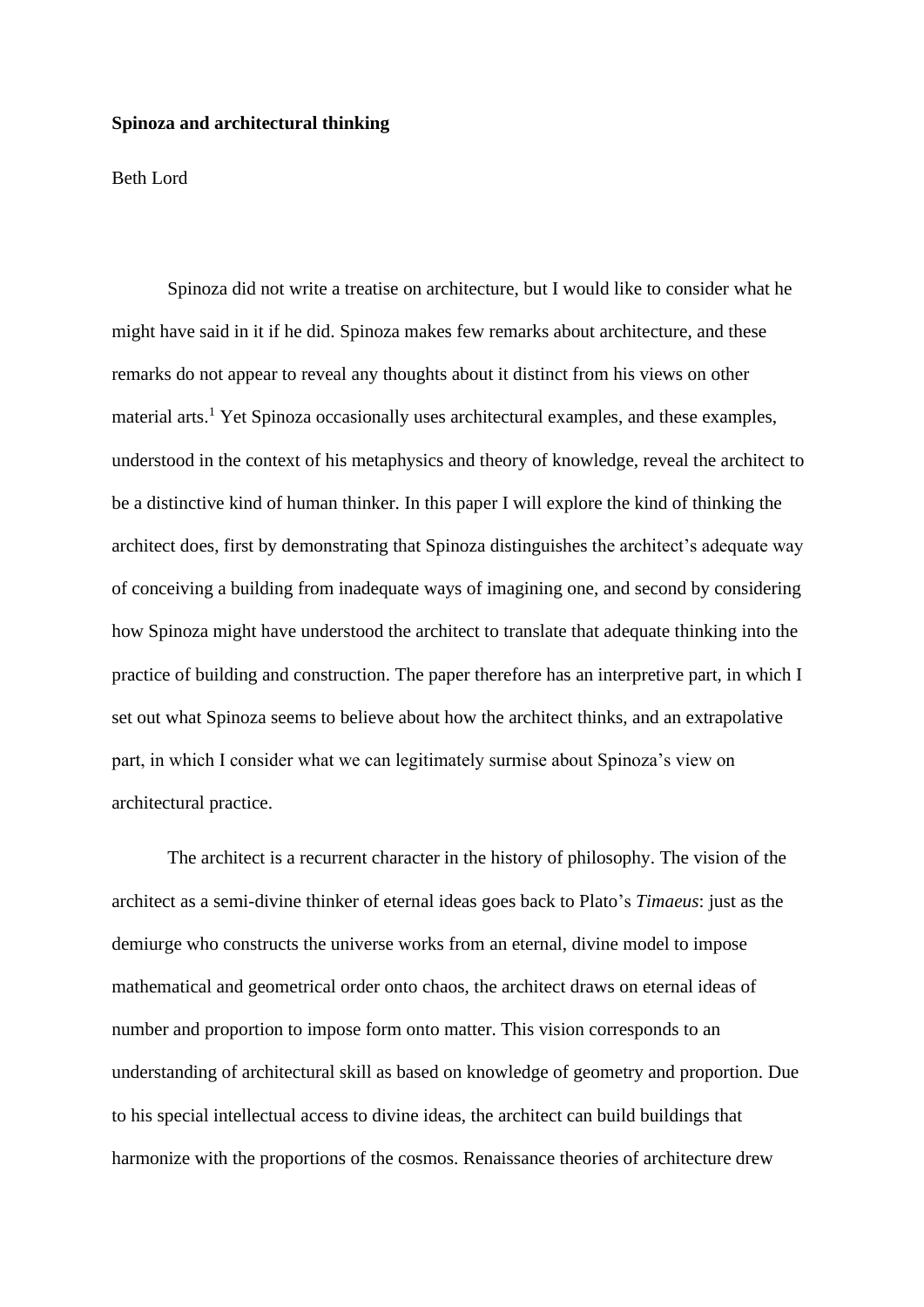substantially on this Platonic vision, most prominently that of Andrea Palladio, who understood the construction of a building as the perfect realization of an ideal prototype: a prototype that could be instantiated repeatedly, almost anywhere.<sup>2</sup> In the early modern period the architect becomes the prime example of the rational thinker, skilled not only in deploying the rules of proportion, but also in the mechanical science required to realize those rules in secure and lasting structures.<sup>3</sup> In the *Meditations* Descartes famously uses the metaphor of building to present his endeavour to find true knowledge. For Descartes, the architect – and analogously, the meditator – is not so much a visionary as a constructor who builds a secure and lasting "edifice" based on sound foundations.<sup>4</sup>

Spinoza writes at a time when the role of the architect is gradually being reconceived. The architect is a geometer who understands eternal truths, but increasingly also a "structural engineer" who relies on practical knowledge of materials, their relations, and their effects, in particular environments.<sup>5</sup> Accordingly, in Spinoza's architectural examples we find traces of the Platonic notion that the architect has a god-like knowledge of true ideas, and the modern concept of the architect as an expert in mechanics. Spinoza's naturalism makes it easy to reconcile these concepts: since God is equivalent to nature, all true ideas are true ideas *of nature*, and the architect's superior grasp of true ideas entails superior natural and scientific understanding. Buildings, like all human artefacts, are "part of nature" (E IVP4)<sup>6</sup> and follow necessarily, like all finite modes, from God's essence (E IP33).<sup>7</sup> Meanwhile, Spinoza's assertion of the equivalence of mind and body (E IIP7S) mean that the architect cannot be conceived strictly in terms of mental intention. The mind does not "determine and guide" the body to build a temple (E IIIP2S): the body's action is equal to and proceeds isometrically with the mind's thinking. The architect is as much concerned with physical experience and experiment – both included within "imaginative" thinking, for Spinoza – as he is with eternal ideas.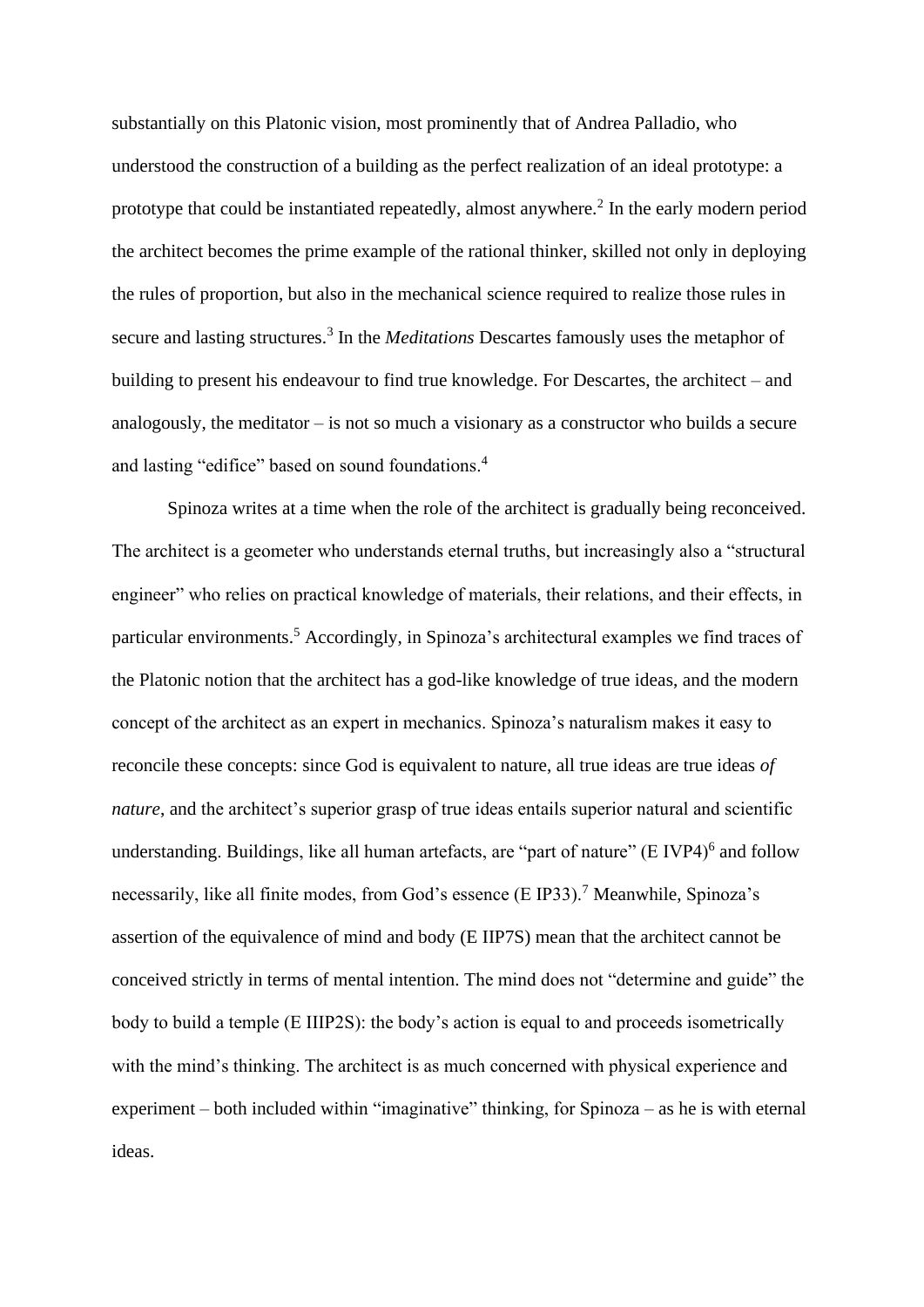Thus for Spinoza, the architect is neither a Platonic demiurge marked out by intuitive thinking, nor a Cartesian edifice-builder distinguished by rational method. The architect is a special kind of thinker who integrates imaginative, rational, and intuitive thinking, and the parallel forms of bodily action, to understand and construct a building in its causal connections to its component materials, environment, and users. To understand the true idea of a building is to understand its embeddedness in the world and its functional place in a network of modal relations. The architect's art is to integrate the eternal into the durational, and to integrate adequate thinking into the world of inadequate ideas and modal interrelations.

In the first two sections of the paper, I interpret Spinoza's architectural examples to try to discern Spinoza's view about architectural thinking. The first section addresses imaginative, or inadequate architectural thinking; the second section addresses rational and intuitive, or adequate, architectural thinking. The third section of the paper is the extrapolative part, where I consider what Spinoza's philosophy allows us to think about architectural practice.

#### **Imaginative architectural thinking**

In *Ethics* IIP40S2 Spinoza sets out his three kinds of knowledge.<sup>8</sup> Imagination encompasses sense perception, feeling, empirical knowledge, associations, and knowledge gained from signs. Imagination involves inadequate ideas, and insofar as we conceive inadequately, we are more subject to the passions (E IIIP1C). *Reason* is based on adequate (that is, true) ideas of the properties of things and the adequate ideas we can deduce from them, and on notions of properties common to all bodies. *Intuitive knowledge* "proceeds from an adequate idea of the formal essence of certain attributes of God to the adequate knowledge of the essence of things" (E IIP40S2). It is notoriously unclear quite what it means to grasp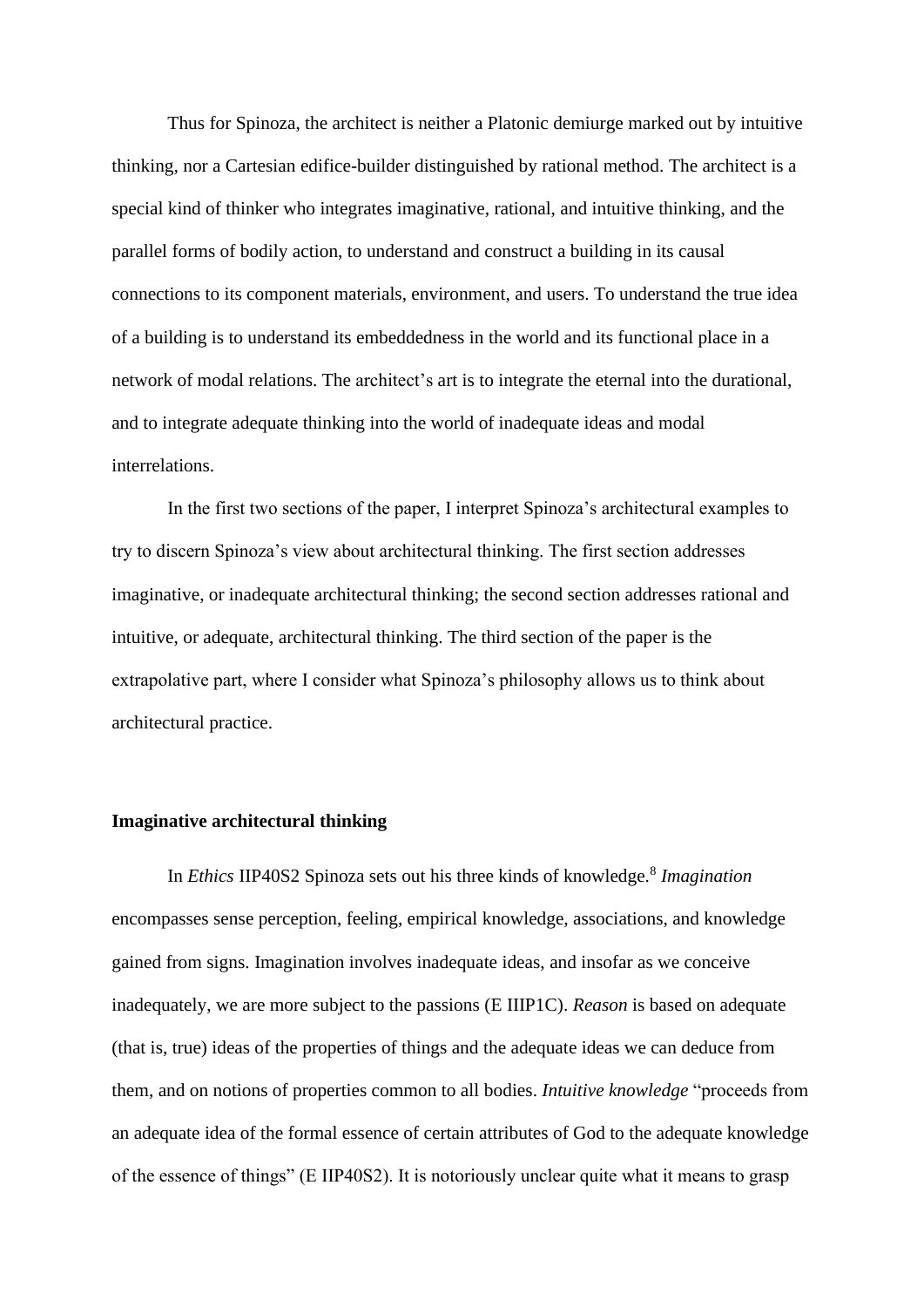the essences of things in this way, but Spinoza explains that when we know intuitively, we start with adequate knowledge of God's essence and deduce perfectly adequate knowledge from it (E IIP47S; VP20S). (By contrast, when we know rationally, we start with adequate ideas of the properties of things and deduce imperfectly adequate knowledge from them. Intuitive knowledge of a thing is "perfectly adequate" because, being deduced from the essence of God, it is the complete idea of that thing, whereas rational knowledge of the same thing is "imperfectly adequate" because, being based on just a few properties, it is incomplete.<sup>9</sup>) The three kinds of knowledge are distinguished for the sake of analysis, but Spinoza is clear that our way of perceiving and knowing the world necessarily involves all three. Everyone has some adequate ideas, and thinks rationally to some extent; everyone has sense perceptions and emotions, and thinks imaginatively to some extent. Since every human mind has "an adequate knowledge of God's eternal and infinite essence" (E IIP47), every human mind has the foundation for intuitive knowledge, and is able to intuit in proportion to the adequate ideas it has been able to grasp and the extent to which its mind has been able to increase its eternal part (E VP10S; VP31; VP39).<sup>10</sup>

A building may be conceived in any of the three ways, or through a combination of them. There is a strictly imaginative way of approaching architecture. Imaginative architectural thinking is based on experience, emotions, and imagined benefits. I may, to draw on an example Spinoza uses in a letter to de Vries, "construct in my mind some temple which I want to build" (Ep. 9),  $^{11}$  based on buildings I have seen and visited, and on diagrams and written descriptions. My envisioned temple will be based on how I want it to look and what I imagine it will be used for. It may be based on an ideal of what a temple is: a perfect form that I have in mind. Spinoza alludes to this kind of thinking in the Preface to *Ethics* Part IV: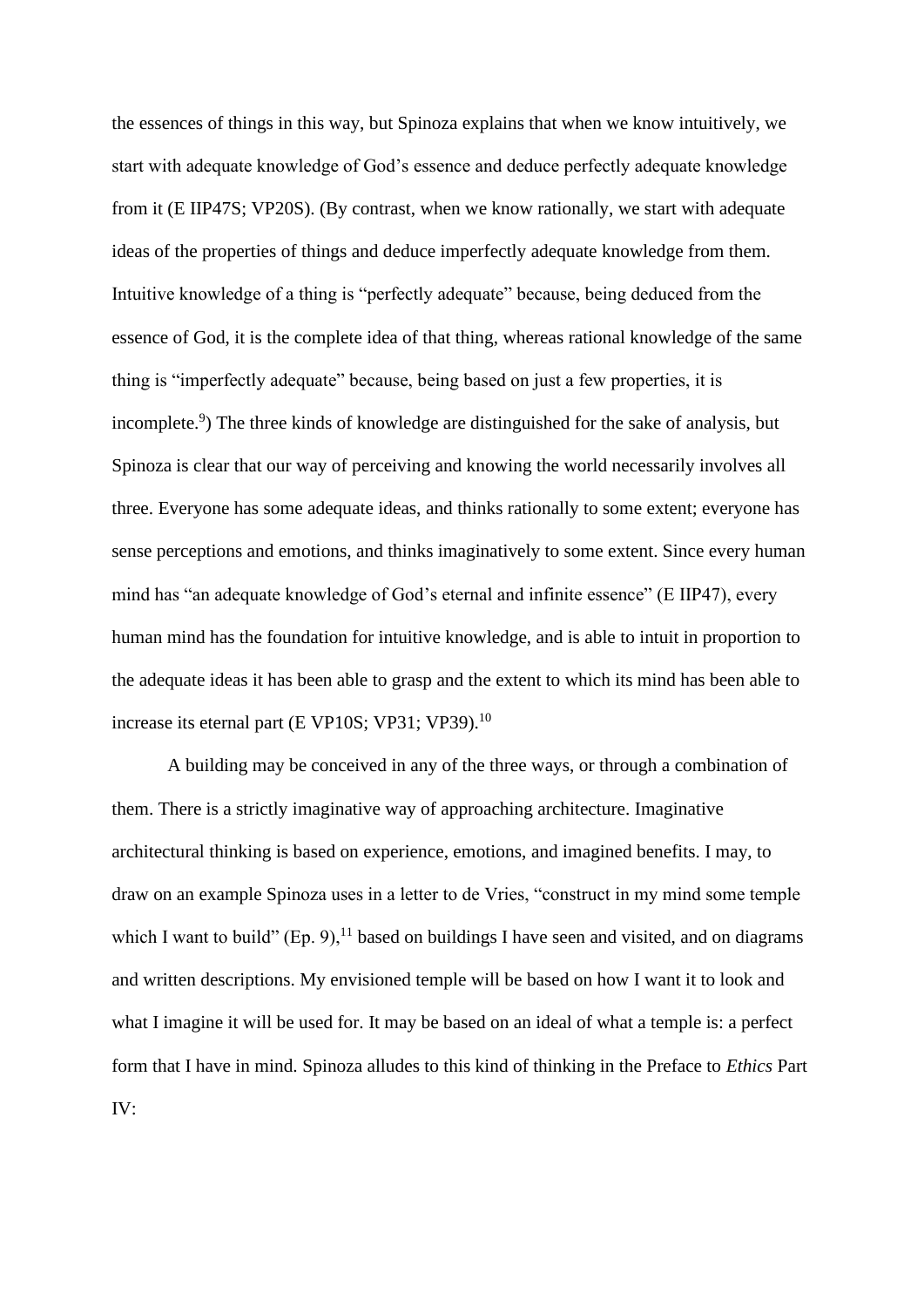If someone has decided to make something, and has finished it, then he will call this thing perfect – and so will anyone who rightly knows, or thinks he knows, the mind and purpose of the author of the work. For example, if someone sees a work (which I suppose to be not yet completed), and he knows that the purpose of the author of that work is to build a house, he will say that it is imperfect. On the other hand, he will call it perfect as soon as he sees that the work has been carried through to the end which its author had decided to give it. But if someone sees a work whose like he has never seen, and does not know the mind of its maker, he will, of course, not be able to know whether that work is perfect or imperfect. And this seems to have been the first meaning of these words.

But after men began to form universal ideas, and devise models of houses, buildings, towers, and the like, and to prefer some models of things to others, it came about that each one called perfect what he saw agreed with the universal idea he had formed of this kind of thing, and imperfect, what he saw agreed less with the model he had conceived, even though its maker thought he had entirely finished it.

In this passage, an observer judges a house to be imperfect because it fails to correspond to the builder's purpose, or to his own ideal of what a house should look like. As Spinoza explains later in the Preface, no object truly (that is, essentially) has a purpose (see also E IApp.). What we believe to be its final cause ("habitation", in the case of the house) is really an efficient cause: its builder's "appetite to build a house" based on his imagining "the conveniences of domestic life" (E IVPref.). To judge a house according to whether it fulfils a final cause is confused thinking. This is related to the confused thinking we do when we use universal terms. The universal term "House" is based on our amassing and mixing together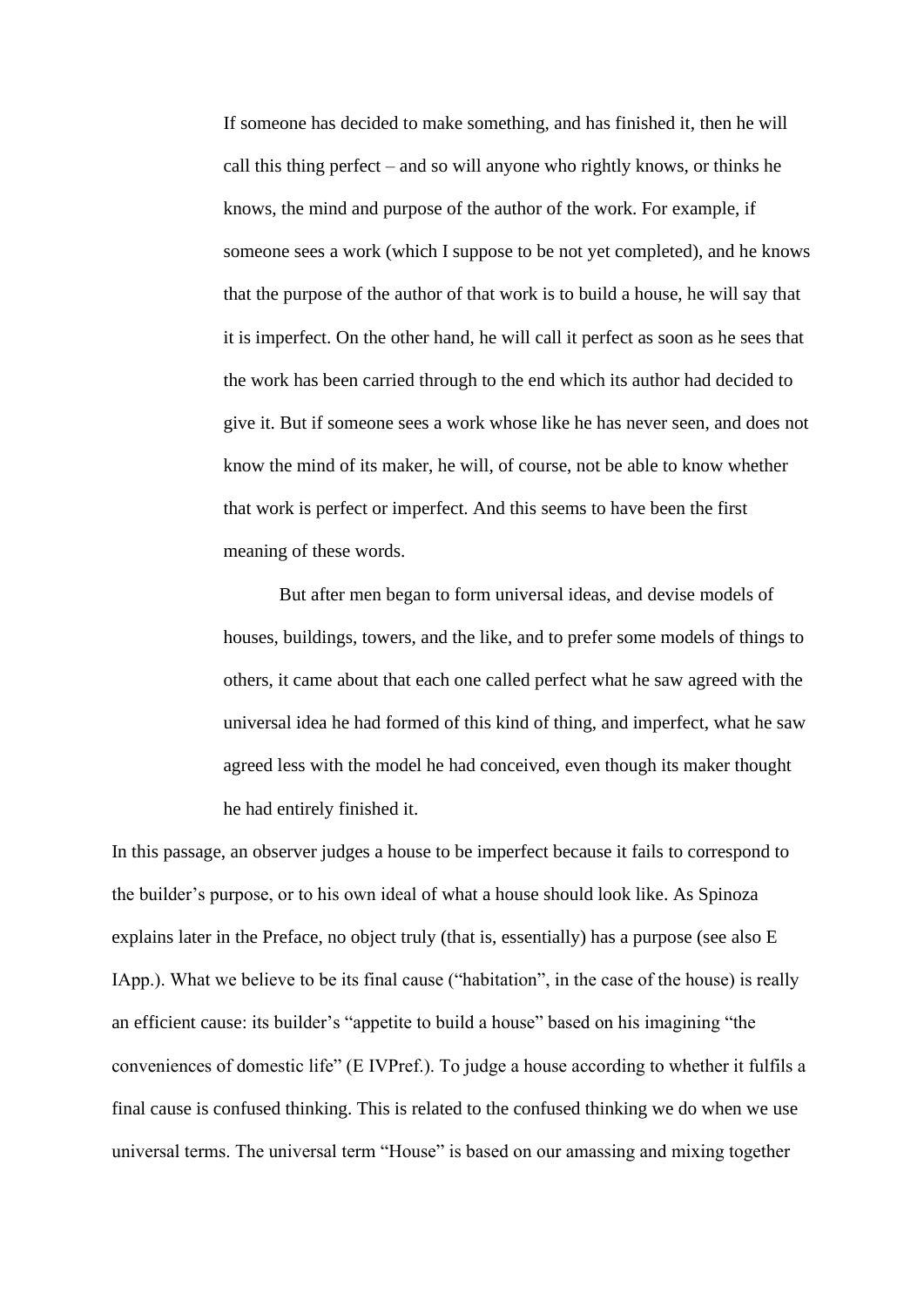multiple images of empirically similar buildings, resulting in an inadequate idea that is unclear and indistinct (see E IIP40S1). There is no Platonic form of "House" that we draw on, only a confused empirical amalgam. "House", as a universal, provides a poor model for judging the perfection of any particular house.

Spinoza evidently takes this to be a degraded way to think about architecture, as well as the wrong way to understand perfection. For Spinoza (as for Descartes) the "perfection" of a thing is its "reality", in the sense of the qualitative being of its essence (E IID6). While each thing is perfect in itself (E IP33S2), one thing can nevertheless be more perfect than another, in that its essence has more qualities. A thing has more properties "the more reality the essence of the defined thing involves" (E IP16Dem.). In the *Treatise on the Emendation of the Intellect,* Spinoza notes that the idea of a temple is more perfect than the idea of a chapel, and the temple architect is more admirable than the chapel architect, presumably because a temple is more complex and has more functions (TIE  $108$ ).<sup>12</sup> A building's true perfection consists in its essence as it follows from God's nature. The perfection of a thing is metaphysical, and is "to be judged solely from [its] nature" (E IApp.); it is not to be judged according to human normative values, purposes or ideals.<sup>13</sup>

Spinoza would therefore deem inadequate the theologian's judgment that a presentday temple is "perfect" insofar as it successfully replicates a Biblical description. His allusions to this point are not only intended to illustrate a metaphysical point, for this was a theologically loaded issue in the seventeenth-century Dutch Republic: scholars debated the historical actuality and contemporary constructability of the temples described in great detail in the Old Testament.<sup>14</sup> Several Dutch church designs drew on models of historic temples, and Spinoza owned a copy of one text attempting such a reconstruction.<sup>15</sup> Spinoza's remarks in the *Theological-Political Treatise* and letter to de Vries reveal that he believed there to be a gulf between these imaginative architectural fancies and true architectural ideas.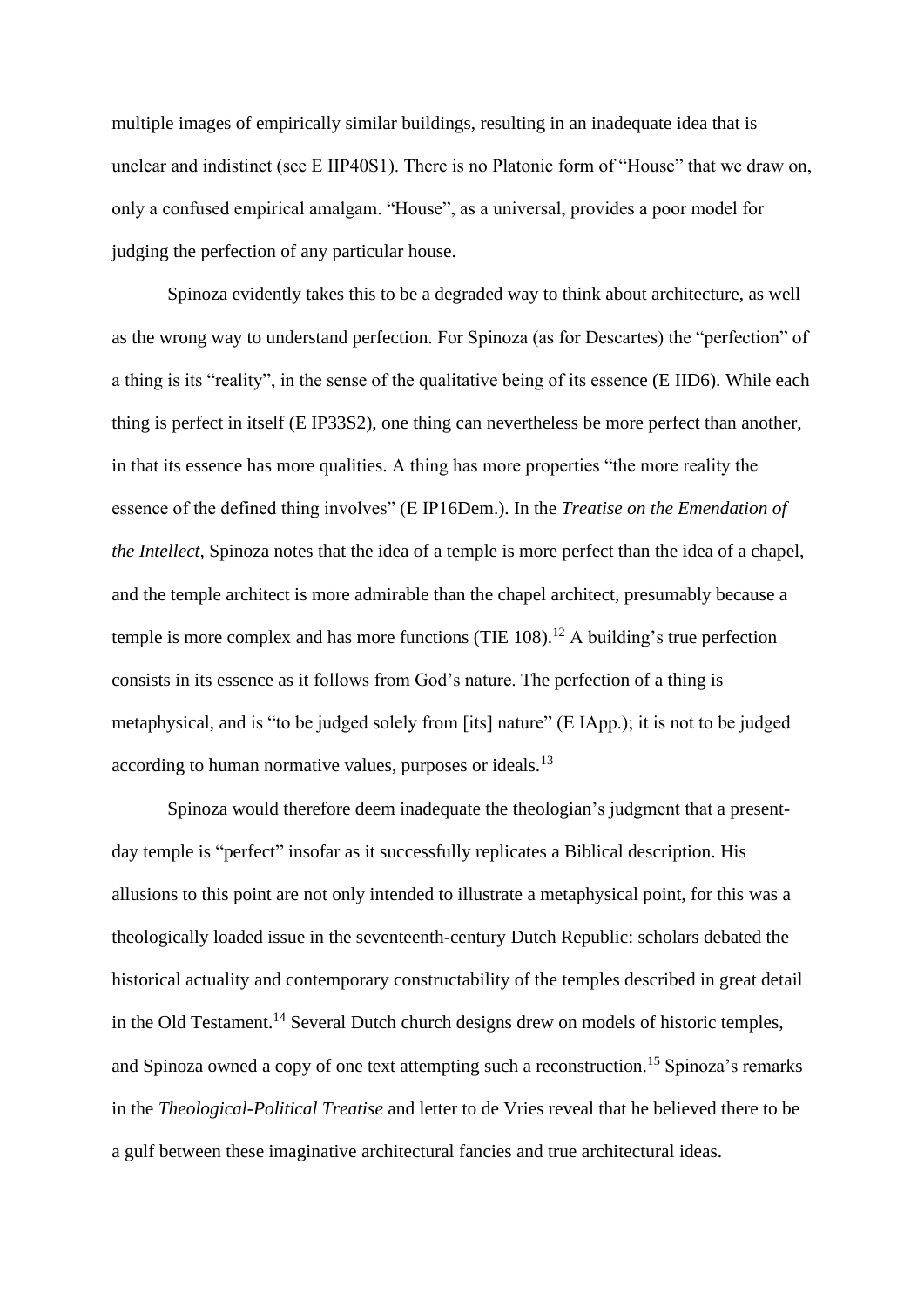Spinoza makes several remarks about temples. Most prominently, he discusses the importance of the temple to the Hebrew state in the time of Moses (TTP ch. 17).<sup>16</sup> In the Hebrew state, the aims of religion and the state were the same – to make the population obey the divine law to "love one's neighbour" through laws and social practices. The tabernacle, and later, the temple, were constructed as sites of the divine and civic authority held by God. As the place in which God's laws were received, interpreted, and sometimes enacted, the temple was the site of "the continual practice of obedience" that was key to the state's success and stability (TTP ch. 17, G III/217). It was by virtue of the temple that the diverse tribes were fellow citizens, joined together by a social contract under a unified religious and political sovereign. The disruption of this unity by the assertion of the arbitrary power of a monarch and the replacement of the temple with a royal palace – a mere symbol of authority, rather than the site of practicing obedience – characterized the demise of the Hebrew state.

The temple reconstructions of the seventeenth-century Dutch Republic had a strictly religious function: they were, at best, sites of worship, stripped of their political purpose. A reconstructed temple is therefore a simulacrum. Furthermore, to believe that a temple could be reconstructed on the basis of Biblical texts is to accord those texts a degree of scientific accuracy for which there is no justification. Spinoza stresses that Biblical temple descriptions are not literally accurate: God's revelation of the temple design to Solomon, as described in I Kings, does not provide precise mathematical specifications, for "we are not bound to believe that Solomon was a Mathematician" (TTP ch. 2; G III/36). God explained the temple to Solomon in terms he would understand, not in scientific terms that would enable Spinoza's contemporaries to reconstruct it. The purpose of the temple descriptions is spiritual: they may be constructed in the imagination, like prophetic stories, but do not provide blueprints for contemporary building. The temple descriptions are fictions, inadequate (though potentially useful) ways of perceiving and presenting the world.<sup>17</sup>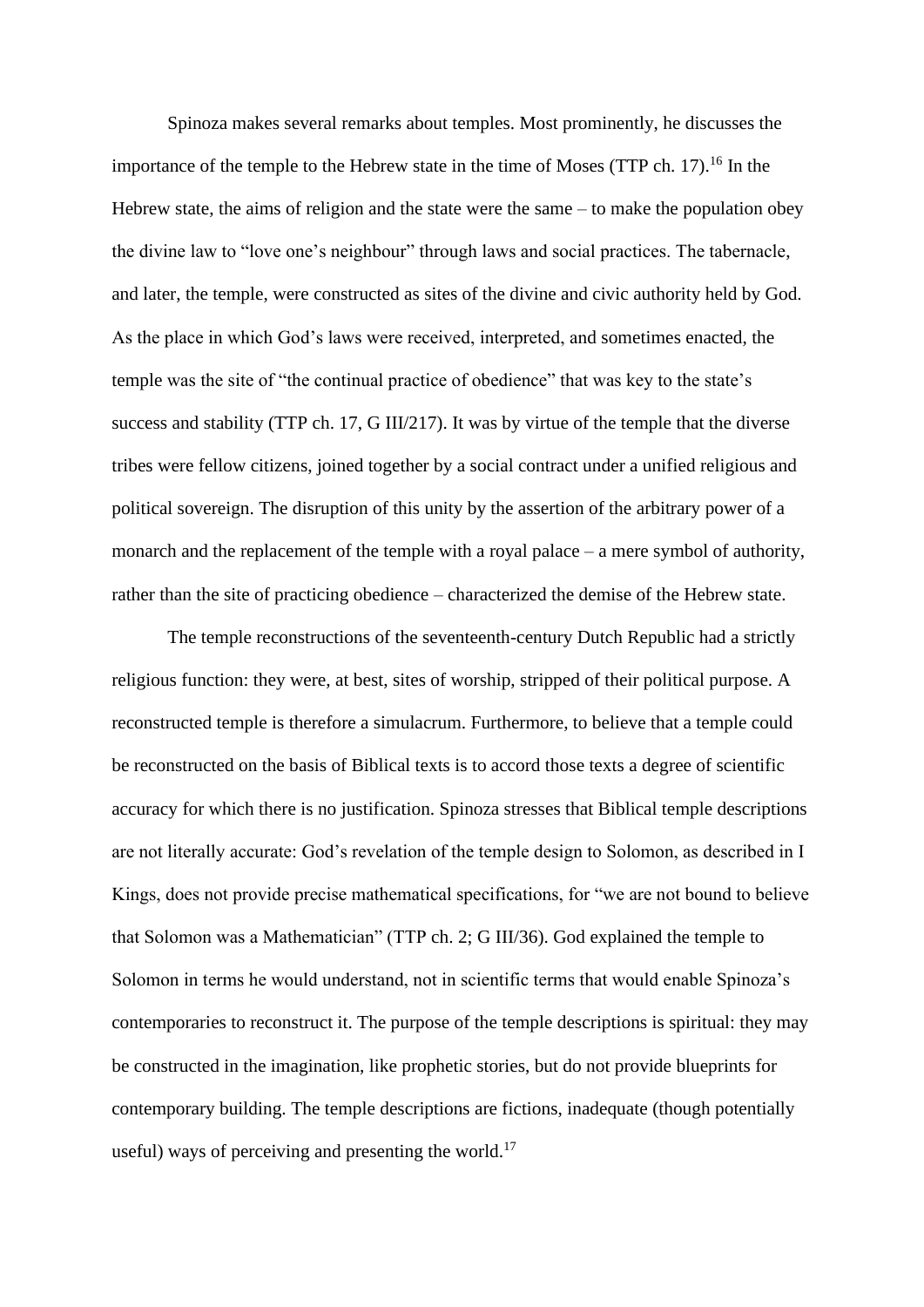Spinoza was one of a number of thinkers who rejected the reconstructability of Old Testament temple designs. This typically accompanied a critique of theological authority and an insistence on the distinction between theological and scientific spheres of knowledge. Spinoza argues for this distinction in chapters 14 and 15 of the TTP. He indicates that templebuilding is a scientific and not a spiritual pursuit when he notes that Bezalel – the follower of Moses instructed to build the tabernacle – was inspired by the spirit of God strictly in the sense of being bestowed with architectural skill (TTP ch. 1; G III/24). Others made the connection even more explicit. One seventeenth-century Dutch architect, Willem Goeree, was denounced as a Spinozist for stating that theologians, who are not authorities on buildings, should leave the construction of temples to those with architectural expertise.<sup>18</sup>

# **Rational and intuitive architectural thinking**

What is it to have architectural expertise, on Spinoza's view? The skilled architect evidently does not begin with an image, ideal, or description of a building. Rather, the architect has a true idea of a building that has not been built yet. All thinkers grasp some true ideas, but Spinoza indicates that the architect is unusual in having true ideas of non-existent things. A passage of the *Treatise on the Emendation of the Intellect* highlights this aspect of the architect's skill:

> As for what constitutes the form of the true, it is certain that a true thought is distinguished from a false one not only by an extrinsic, but chiefly by an intrinsic denomination. For if some architect conceives a building in orderly fashion, then although such a building never existed, and even never will exist, still the thought of it is true, and the thought is the same, whether the building exists or not. On the other hand, if someone says, for example, that Peter exists, and nevertheless does not know that Peter exists, that thought, in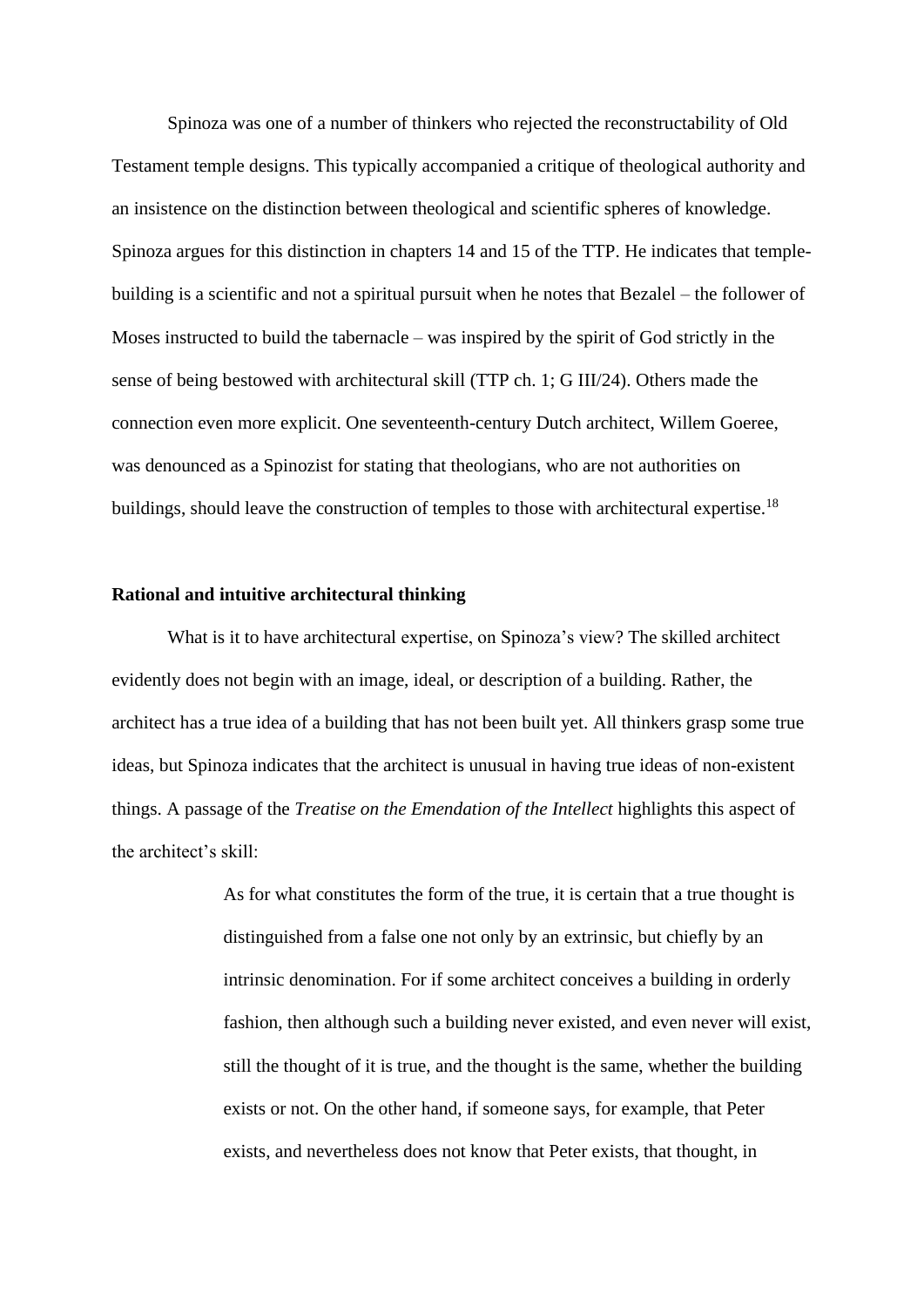respect to him is false, or, if you prefer, not true, even though Peter really exists. Nor is this statement, Peter exists, true, except in respect to him who knows certainly that Peter exists. (TIE 69)

In this passage, Spinoza indicates that the truth of a true thought does not consist in its "extrinsic" relation to an actually existing object, but in a certain "intrinsic denomination". He uses the same terminology in *Ethics* IID4, where he defines an adequate idea as having "all the properties, or intrinsic denominations of a true idea", and explains, "I say intrinsic to exclude what is extrinsic, namely, the agreement of the idea with its object". In other words, a true idea is true in some essential way, and is not made true by its correspondence to an actual object. An architect can have the true thought of a non-existent building, as long as that building is conceived "in orderly fashion".

For Spinoza, a human mind forms adequate ideas by virtue of being part of God's infinite intellect. As he explains in *Ethics* IIP11C, the thoughts that the human mind thinks are, strictly speaking, God's ideas. God's ideas are clear and distinct in a human mind insofar as they follow exclusively and directly from the idea that that mind is. God's ideas are partial and confused in a human mind insofar as they follow partially from that mind, and partially from the ideas of things external to it, with which it interacts. This is the basis for Spinoza's distinction between adequate and inadequate knowledge. From the human perspective, adequate ideas are "intrinsic" to the essence of our mind, which is constituted by God (E IIP34Dem.) and are understood clearly and distinctly. Inadequate ideas arise as the mind is affected by ideas of things external to it: these ideas have an "extrinsic" relation to those things – they do not come directly from the essences of those things, but from our perceptual representations of them – and are understood partially and confusedly. From God's perspective, all ideas are true ideas, and, because what God conceives is "equal" to what God brings into being (E IIP7C), all true ideas "agree entirely with their objects" (E IIP32Dem.).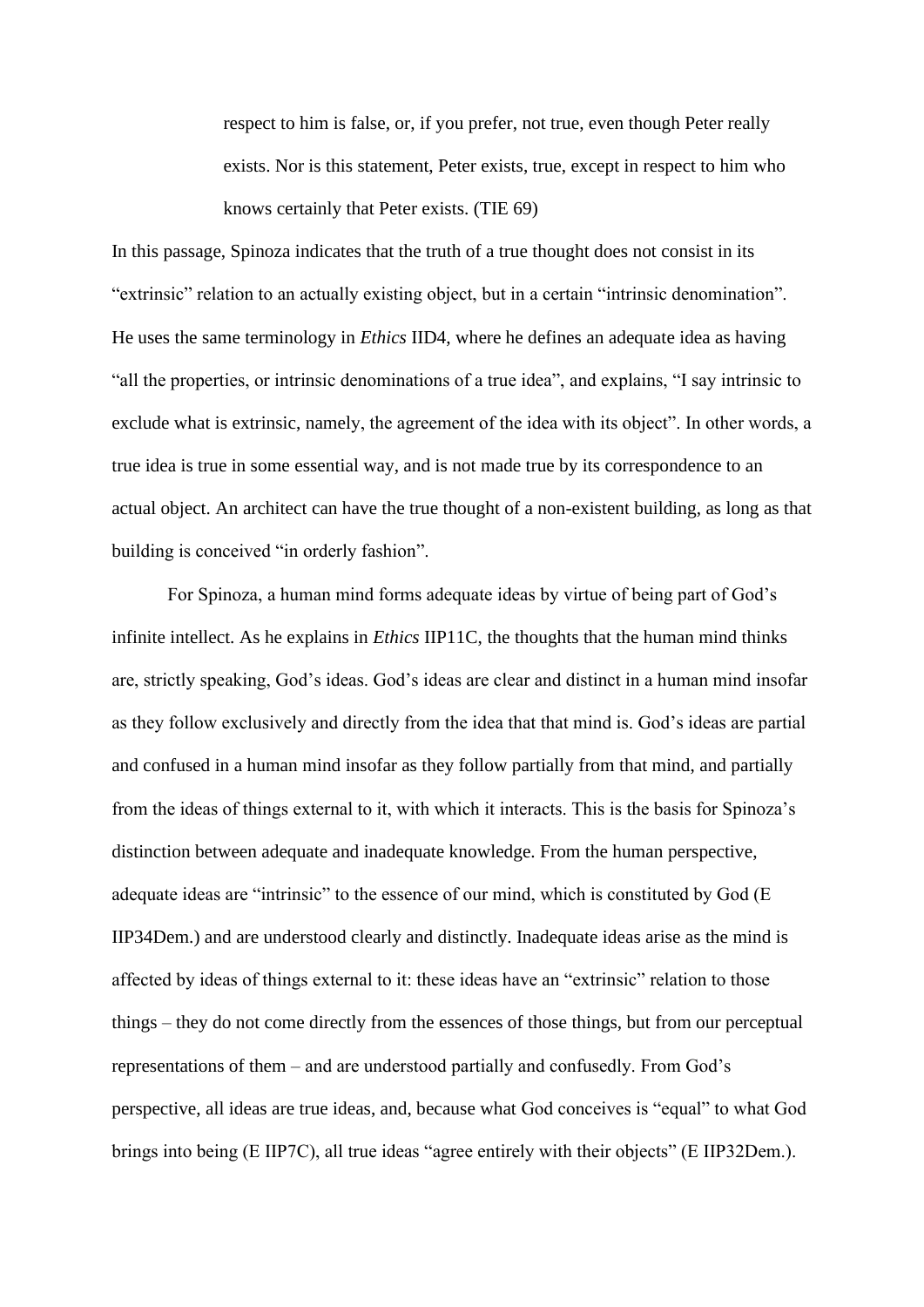For God, the adequate/inadequate and intrinsic/extrinsic distinctions do not hold: all ideas are adequately conceived, are intrinsic to the essence of God's mind, and correspond to some object in God's attributes.<sup>19</sup>

Thus a true idea is true intrinsically, and necessarily corresponds to its formal object in God. The *extrinsic* correspondence of a human being's inadequate idea to a perceived object, by contrast, does not establish the truth of the idea. The architect, it seems, grasps the intrinsically true idea of a building that exists as a formal object in God but does not exist in actuality. By contrast, the person who claims (on the basis of perceptual evidence) that Peter exists does not have a true idea, even though Peter actually exists. According to Spinoza's theory of ideas, since Peter actually exists, God must have a true idea of Peter, but this true idea is only inadequately and imaginatively accessed through perception.

This passage draws on the distinction, which Spinoza inherits from Descartes and Scholasticism, between the durational existence and the "being of essence" (*esse essentiae*) of a thing. In the *Appendix Containing Metaphysical Thoughts*, Spinoza defines being of essence as "that manner in which created things are comprehended in the attributes of God" (CM 1.2).<sup>20</sup> He adds that essences are eternal and have being "outside the intellect", and he explains that a substance such as God contains the being of essence of its non-existent modes (CM 1.2).<sup>21</sup> A "real being" need not exist *actually* at any given point in time, but its being of essence does inhere in God's attributes.<sup>22</sup> This point is clear from *Ethics* IIP8 and its corollary:

> P8: The ideas of singular things, or of modes, that do not exist must be comprehended in God's infinite idea in the same way as the formal essences of the singular things, or modes, are contained in God's attributes. […] Cor.: From this it follows that so long as singular things do not exist, except insofar as they are comprehended in God's attributes, their objective being, or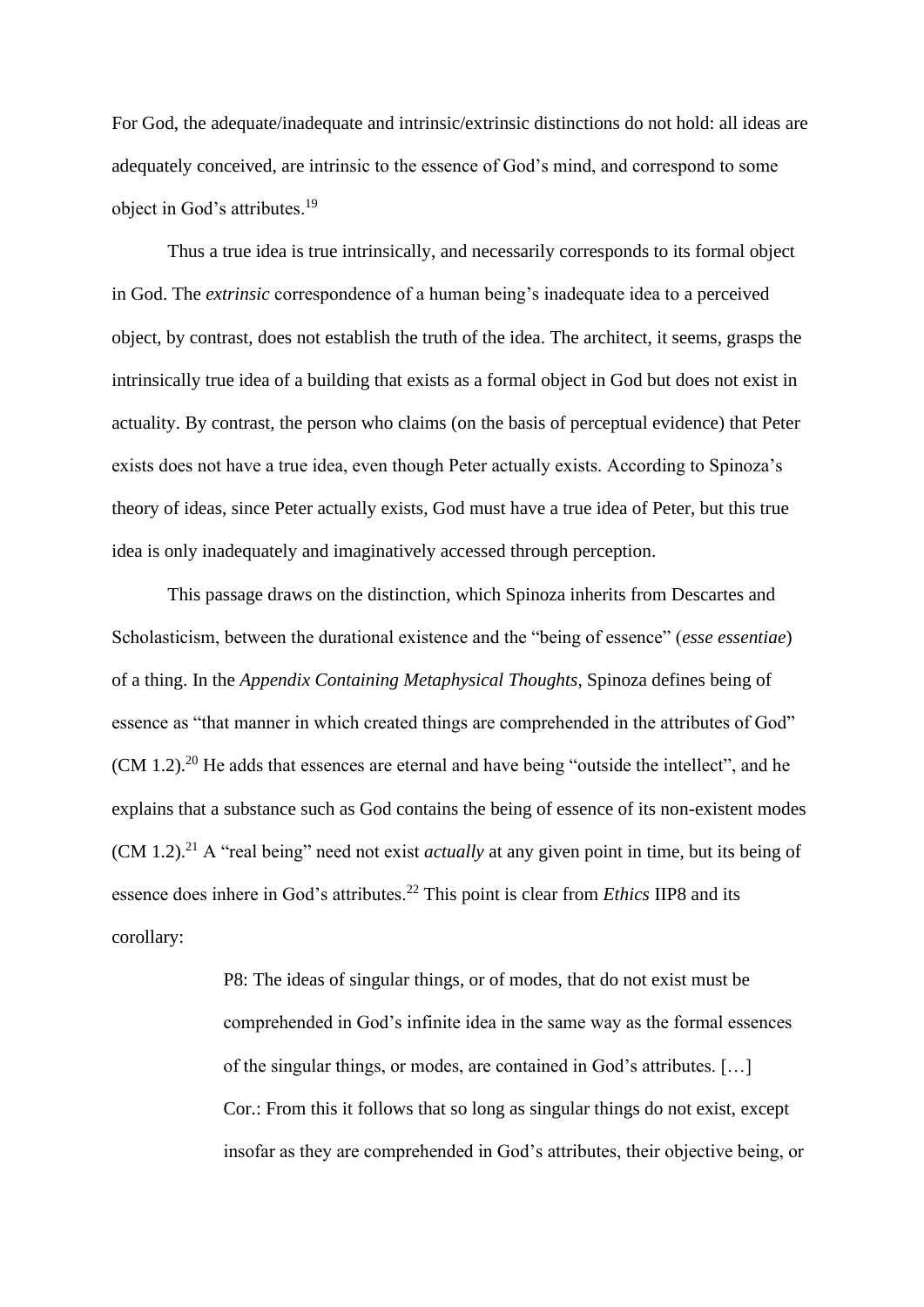ideas, do not exist except insofar as God's infinite idea exists. And when singular things are said to exist, not only insofar as they are comprehended in God's attributes, but insofar also as they are said to have duration, their ideas also involve the existence through which they are said to have duration.

God has ideas of singular things that do not exist, the formal essences of which are contained in some way in God's attributes. This explains the necessary correspondence between God's ideas and the objects of those ideas: while a building may not exist durationally, if it is a real being, then the object of its idea does inhere essentially in God's attributes.

Since the building does not "involve the existence through which [things] are said to have duration" (E IIP8C),  $^{23}$  the architect's true idea must be of the eternal essence of the building. An idea of the durational building would include reference to the time and place of the physical building's existence, and would develop in time, as the relational properties of the building become known. The idea of the building's eternal essence, by contrast, comprehends how the essential properties of the building follow from God's attributes. Perhaps this is what Spinoza means when he says the architect conceives the building "in orderly fashion".<sup>24</sup> This is supported by the distinction Spinoza draws between durational and eternal thinking at *Ethics* VP29S:

> We conceive things as actual in two ways: either insofar as we conceive them to exist in relation to a certain time and place, or insofar as we conceive them to be contained in God and to follow from the necessity of the divine nature. But the things we conceive in this second way as true, *or* real, we conceive under a species of eternity [*sub specie aeternitatis*], and their ideas involve the eternal and infinite essence of God.

Evidently, the architect's idea of the non-existent building is conceived *sub specie aeternitatis*. It is therefore conceived through reason or intuition, and its metaphysical causal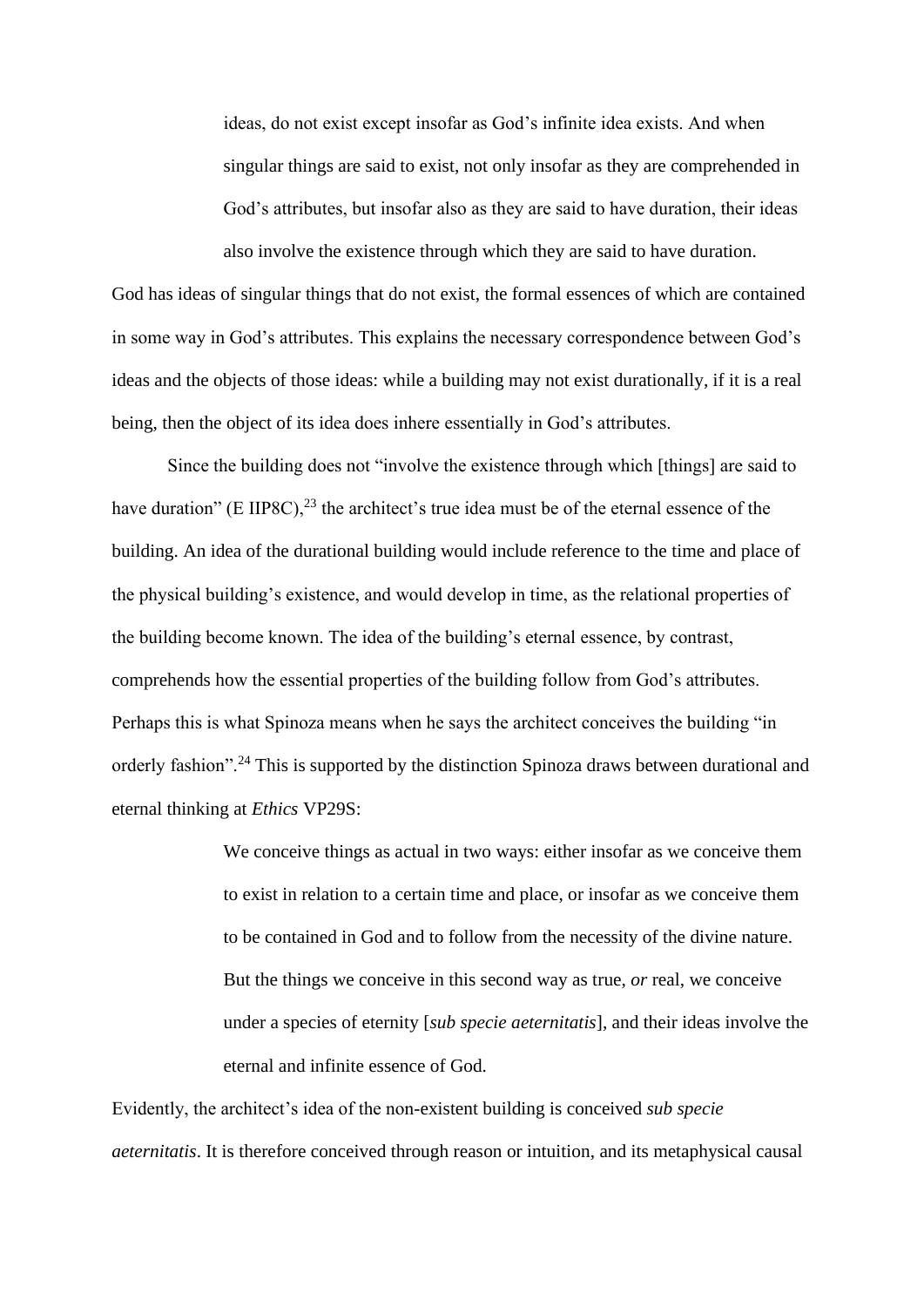story – the way that it follows from God's attributes – is adequately understood. The architect understands how the essence of this physical object follows from God's essence as extended being.

Spinoza strongly suggests that the architect has intuitive, and not merely rational, knowledge. Rational knowledge is defined as "perceiv[ing] many things and form[ing] universal notions […] from the fact that we have common notions and adequate ideas of the properties of things" (E IIP40S1-2). Clearly, the architect's adequate idea is not an idea of a common property of things, and is not acquired in the inferential manner that Spinoza sets out in his doctrine of the common notions. It is the fully-formed idea of an eternal essence, conceived to follow from God's essence. The architect's thinking appears to be an instance of intuitive thinking as defined in the *Ethics*, proceeding "from an adequate idea of the formal essence of certain attributes of God to the adequate knowledge of the essence of things" (E IIP40S2).

It is, however, more helpful to stress the blended nature of the architect's thinking. Spinoza is clear that intuitive knowledge builds on rational knowledge: we are better able to think intuitively the more rational ideas we manage to acquire. In the earlier TIE, where the architect example occurs, Spinoza posits a single rational-intuitive way of conceiving a thing through its essence or through knowledge of its proximate cause (TIE 19, 22). This way of thinking is illustrated by arithmetical and geometrical examples in which a suitably practiced mind sees the truth "without going through any procedure" (TIE 24). Since the other kinds of knowledge described in the TIE are empirical or inferential (and inadequate), Spinoza must understand the architect's thinking to be an instance of this rational-intuitive mode. Conceiving in this way rests on definitions, for a complete definition "must explain the inmost essence of the thing" and includes the thing's proximate cause; it is only by understanding a thing's definition that we can understand its properties (TIE 95; cf. E IP8S2).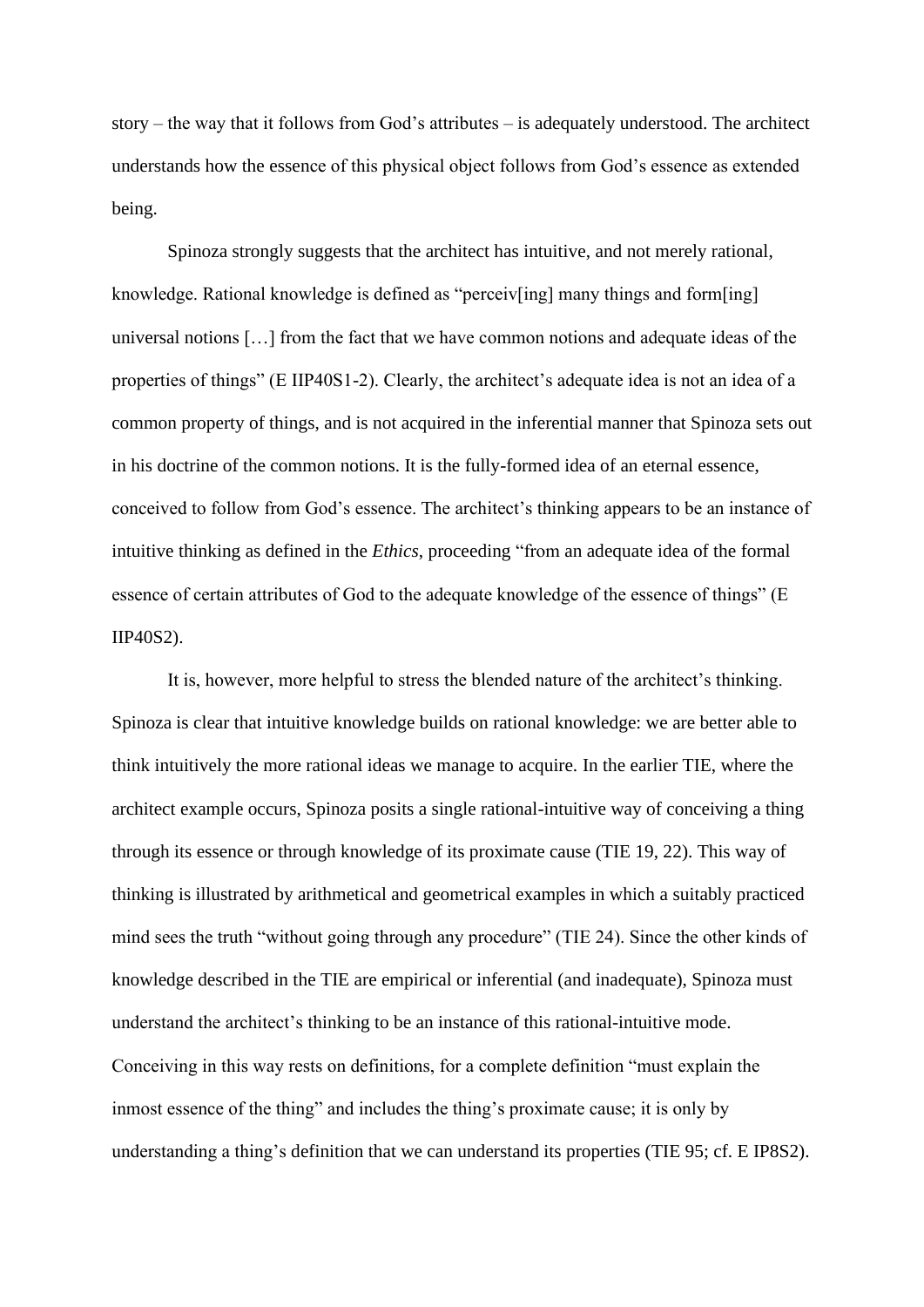The human mind can truly conceive a geometrical figure from its true definition and proximate cause, and can deduce its essential properties, even if the figure does not exist. Similarly, the human mind can truly conceive a building from its true definition and proximate cause (i.e. God's essence). An unbuilt building is effectively a complex geometrical idea, made up of lines, angles, and figures; to know its definition is to grasp it in its essence and deduce its essential properties.

The predominant mode of thinking about building design in the seventeenth century was still geometrical, as it was in ancient and Renaissance texts. While the definition of a building is more complex than the definition of a triangle, and not as readily graspable by the non-expert mind, the two do not differ in kind. As Viljanen argues, geometry is Spinoza's model for the ontological structure of any thing, and for our adequate knowledge of it (17- 19). God too has a definition, as an infinite substance of infinite attributes (E ID6). Spinoza argues that "infinitely many things in infinitely many modes" follow from the divine nature in exactly the same way as from the essence of a triangle it follows that its three angles equal two right angles (E IP16Dem.; IP17S); and he holds that "the human mind has an adequate knowledge of God's eternal and infinite essence" (E IIP47). If the human mind can grasp the definition of God, a suitably practiced mind can grasp the definition of a complex geometrical entity like a building.

In his letter to de Vries, Spinoza reiterates that to adequately understand a building is to understand its essence and definition. In contrast to an imaginary temple, there exists in God a true idea of Solomon's temple. That there is a true idea of the temple entails that there is a true definition of it in its essence. This discussion arises because de Vries, having read an early draft of the *Ethics*, asks Spinoza whether his definitions are in all cases true (Ep. 8). Spinoza responds: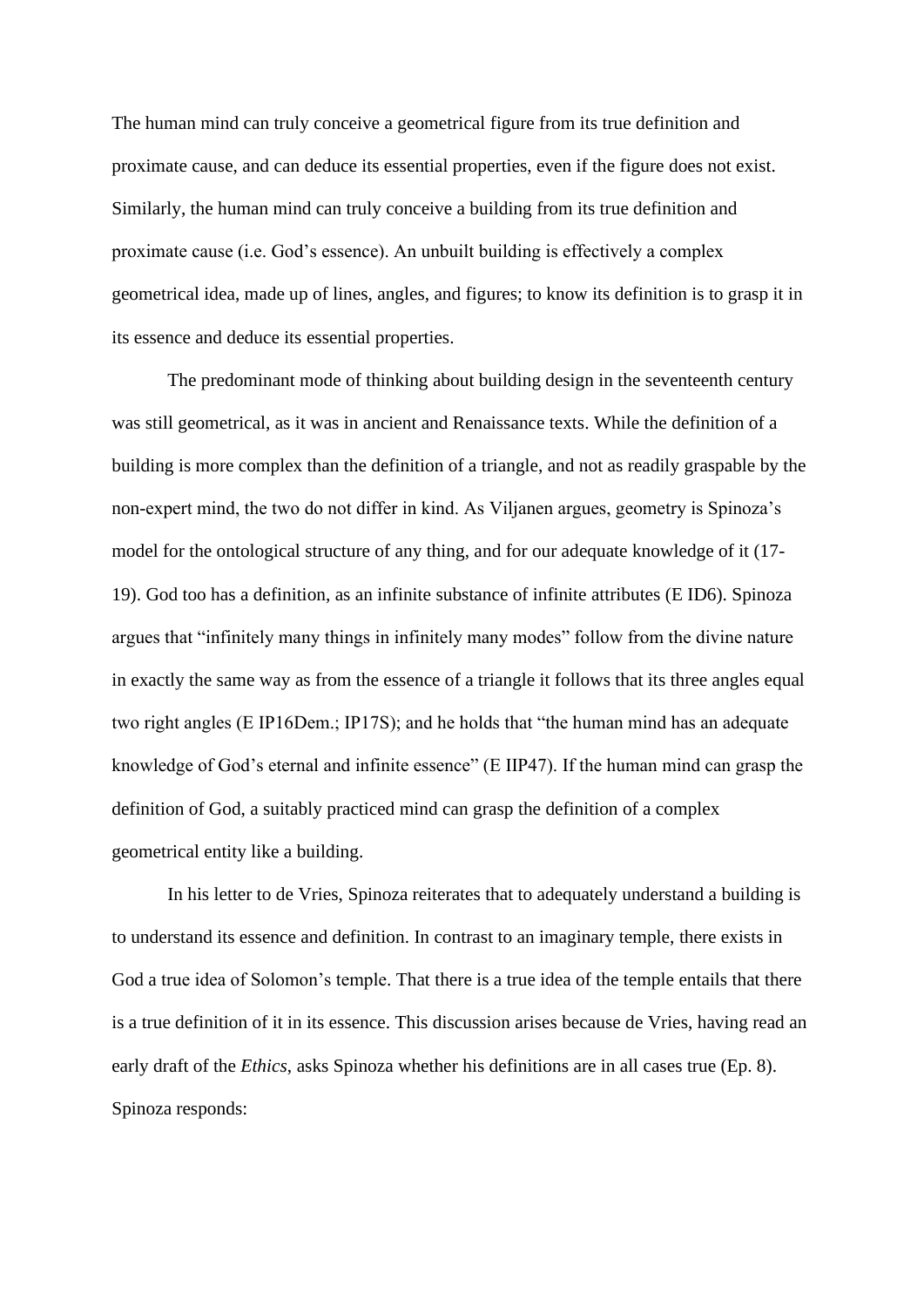I see that you are in these perplexities because you do not distinguish between different kinds of definition – between one which serves to explain a thing whose essence only is sought, as the only thing there is doubt about, and one which is proposed only to be examined. For because the former has a determinate object, it ought to be true. But the latter does not require this.

For example, if someone asks me for a description of the Temple of Solomon, I ought to give him a true description of the temple unless I want to talk nonsense to him. But if I have constructed in my mind some temple which I want to build, and if I infer from its description that I must buy land of such a kind and so many thousand stones and other materials, will anyone in his right mind tell me that I have drawn a bad conclusion because I have perhaps used a false definition? Or will anyone require me to prove my definition? To do so would be to tell me that I have not conceived what I have conceived, or to require me to prove that I have conceived what I have conceived. Surely this is trifling.

So a definition either explains a thing as it is outside the intellect – and then it ought to be true and to differ from a proposition or axiom only in that a definition is concerned solely with the essences of things or of their affections  $[\dots]$  – or else it explains a thing as we conceive it or can conceive it  $[\dots]$  It

need not, like an axiom, be conceived as true. (Ep. 9, p. 194)

This difficult passage has been subject to much critical discussion, as it seems to suggest that Spinoza changed his mind about the correspondence theory of truth. TIE 69, along with several passages of the *Ethics*, denies that an idea is true by virtue of its correspondence to an actually existing object. But this letter appears to state that a true idea with its definition must correspond to an actual thing: in other words, that the idea of Solomon's temple is true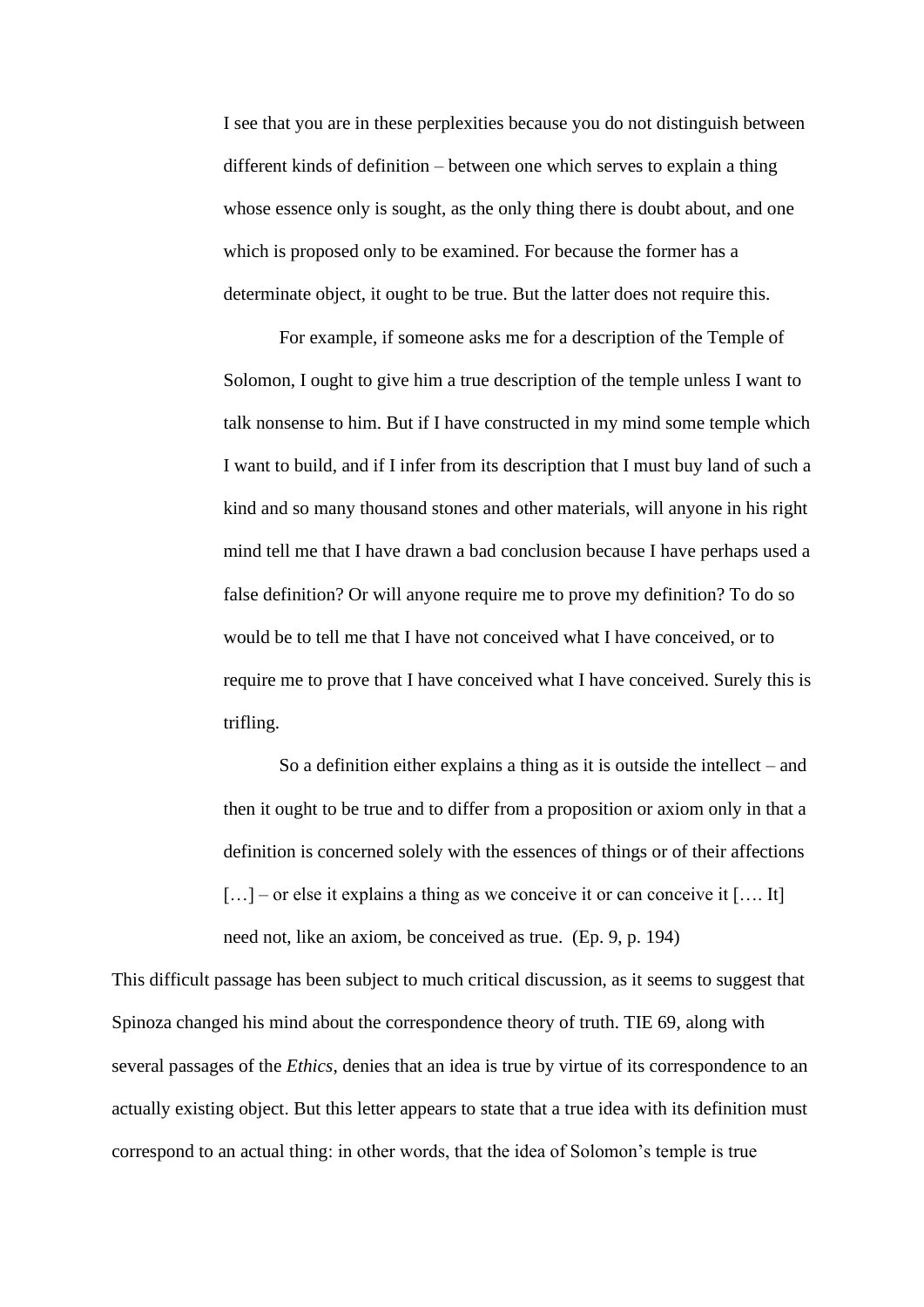because Solomon's temple existed historically.<sup>25</sup> While Spinoza does not assert the actual or historical existence of the temple, he does state that the definition that explains its essence ought to be true, on the grounds that the temple is a "determinate object" that "exists outside the intellect". The idea of a non-existent building is offered as a contrast: it is posited to be imaginary, and subject to a conjectural working definition rather than a true definition. Spinoza seems to imply that the actual existence of a thing is key to a true definition of its essence.

However, the specific example Spinoza uses gives us grounds to doubt this interpretation of the passage. As we have seen, the actual existence of biblical temples was a contentious matter; Spinoza cannot have selected the example of Solomon's temple by accident. If his purpose were to support a correspondence theory of truth with an example of an idea that corresponds to an actual object, Solomon's temple would be a particularly bad one, since its actual existence was not known with certainty. The only basis for such knowledge available in the seventeenth century was the account of the Old Testament. Spinoza would not accept this as evidence of the temple's existence, given his beliefs that written testimony yields uncertain knowledge, that the Bible is not a source of historical or scientific truth, and that empirical evidence is inadequate for true knowledge of existence (as in the case of Peter, above). We cannot, by Spinoza's lights, have certain knowledge that Solomon's temple existed, or that any historical temple corresponded to the description of I Kings; nor does he think any future temple could be constructed on the basis of that description. Surely Spinoza cannot intend the *actual existence* of the temple to carry much weight.

There is a more important difference between Solomon's temple and the imaginary one. Spinoza discusses the former in terms of a "real being" and the latter in terms of a "being of reason". This distinction is set out in the *Appendix Containing Metaphysical*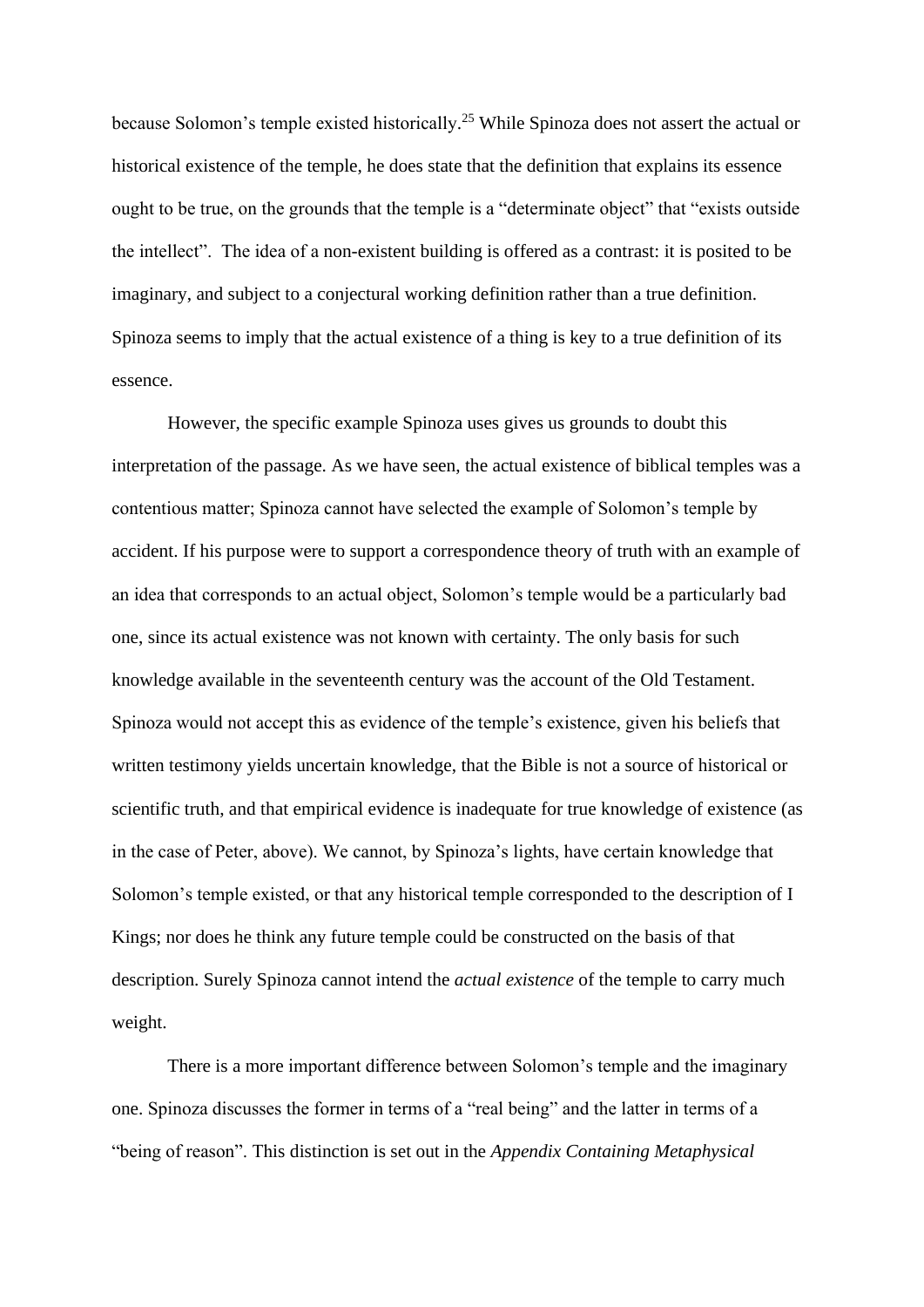*Thoughts*, published in the same year that the letter was written. Solomon's temple fits the description of a "real being": it has an essence, there is a true idea of it, and it has a determinate object that exists outside the intellect. Recall that a real being need not actually exist: a thing whose "being of essence" is contained in God's attributes may be said to be a determinate object in that it is the object of a true idea. Spinoza explicitly states in the *Appendix* that the essence of a non-existent thing has "being outside the intellect", meaning that it has some being in God's attributes beyond the attribute of thought. This is the kind of being he attributes to Solomon's temple in the letter. Solomon's temple is a "real being": its essence is in God's attributes as a determinate object outside of God's intellect. It is the correspondence of this essence to its idea that makes the idea true and yields a true definition, exactly as Spinoza stated of the non-existent building in the TIE. Solomon's temple may or may not have existed historically; its actual existence is irrelevant to the truth of its idea and definition. Solomon's temple is a true idea that corresponds to some being of essence, like the architect's idea of a building at TIE 69.

The image of a temple that a person imagines, as something he might like to build, is characterized, by contrast, in the terms of a "being of reason":

> [A] Being of reason is nothing but a mode of thinking, which helps us to more easily *retain, explain, and imagine* the things we have understood. [… T]hese modes of thinking are not ideas of things, and can not in any way be classed as ideas. So they also have no object that exists necessarily, or can exist. (CM

1.1)

The imaginary temple of letter 9 fits this description: it is conjured up in thought and set out for the purposes of examination and explanation. The inadequacy of this idea does not prevent a person from setting out imaginatively what he means the temple to be, its spatial requirements and construction materials. A theologian may construct an image of a temple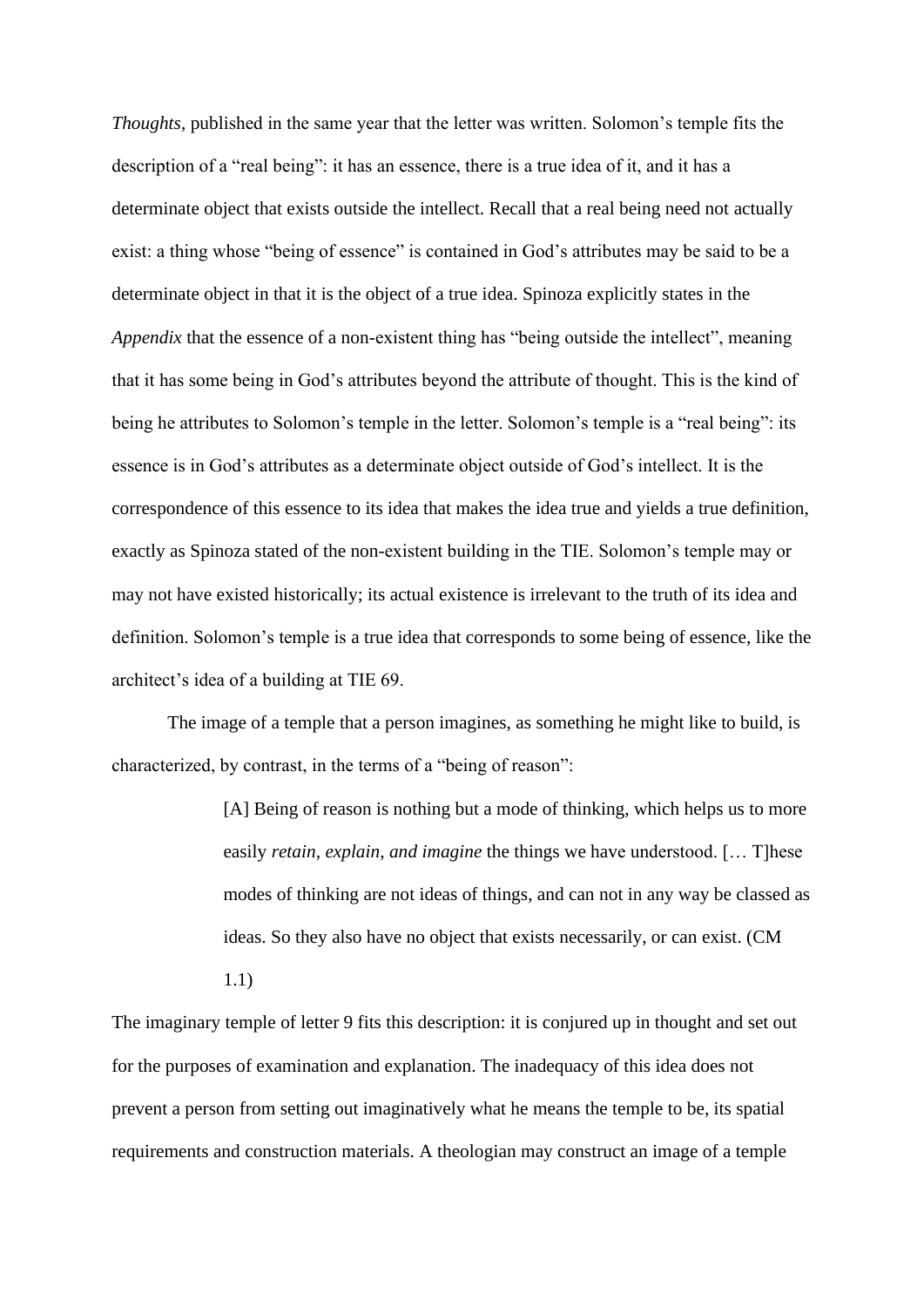from reading I Kings or Ezekiel, and he may set out conjectural definitions, descriptions and drawings of a reconstructed temple. But the theologian does not have a true idea of the temple, and his description should not be taken to be a true definition. This kind of definition is put forward for examination. It does not describe the essence of any thing because there is no thing: there is no real being in God's attributes.

All of these examples, briefly mentioned and spread over several texts, add up to a remarkably consistent view about architectural thinking. The thinking of the skilled architect originates with a true idea. True ideas necessarily correspond to some "being of essence", but do not necessarily correspond to any actual existence. A building understood in this way is understood in its true definition, from which its geometrical properties can be deduced. The architect may have many true ideas that she never sees constructed. By contrast, the thinking of the architect-pretend originates with images. The theologian who imagines he can reconstruct Solomon's temple on the basis of the Biblical description has inadequate ideas based on images. Anyone can dream up the image of a building and imagine its construction, but only the architect, with her rational-intuitive mind, truly understands the essence and definition of a building, and when, where, and how to construct it.

## **Construction**

I now proceed to the extrapolative part of the paper, where I consider what we may surmise about a Spinozian view of architectural practice.

The architect has rare cognitive powers. All reasoners have some adequate knowledge, usually as the result of a long process of comparing common properties, deducing what follows from them, and making inferences. The architect is capable of conceiving adequately not only the common properties of the things he experiences, but the essences of certain singular things themselves, intuitively, *a priori* and *sub specie*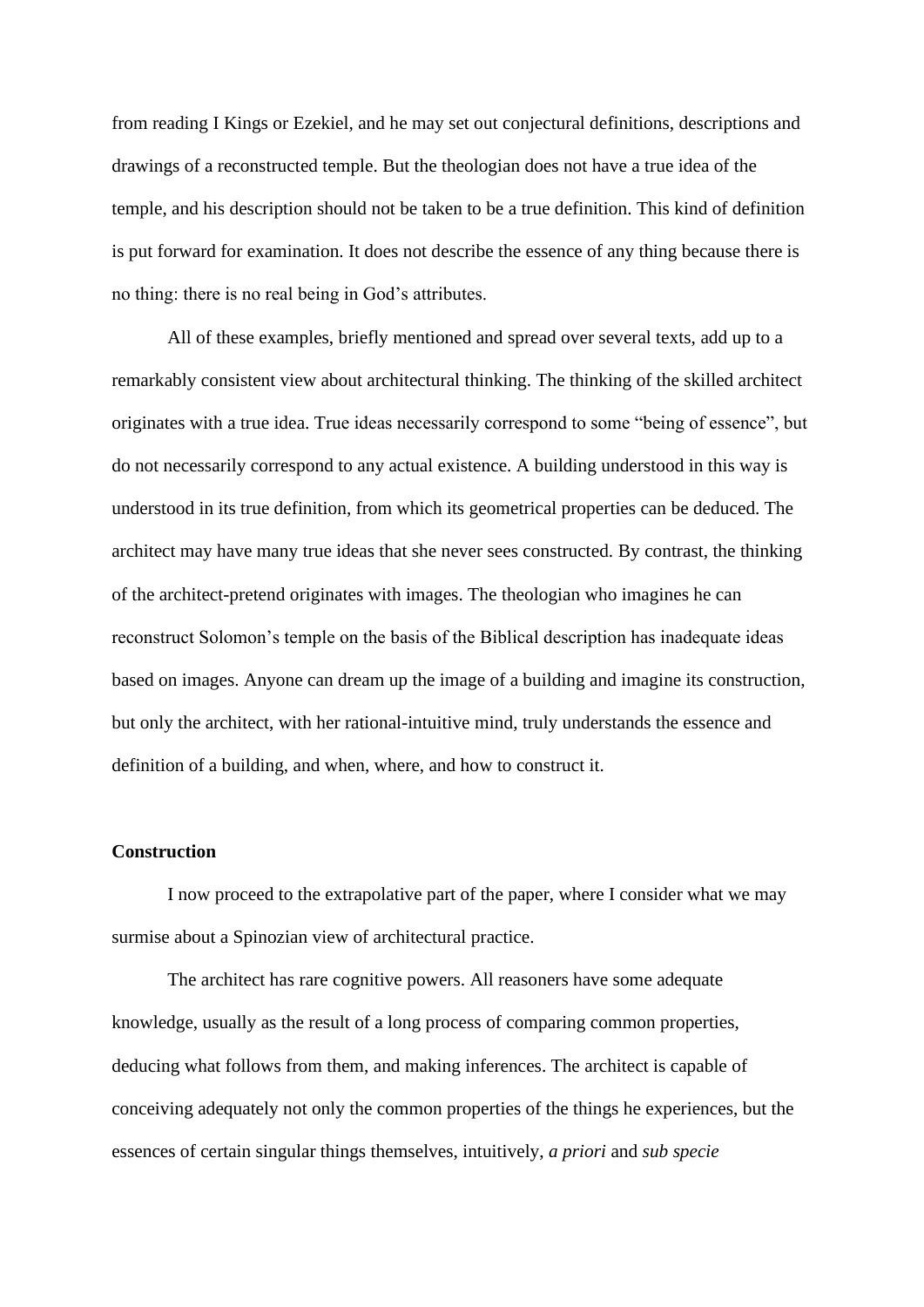*aeternitatis*. Like the mathematician, the architect understands the essences of those things in terms of their geometrical definitions, and understands how to deduce from those definitions the things' essential properties. From his true idea of the eternal essence of a building, it seems the architect can construct it like a geometrical figure.

Yet a building is not only geometrical. Actually constructing that building, as a durationally existing thing in a particular set of material circumstances, draws on a broader range of scientific knowledge. The *durational* idea of the building involves empirical perceptions of land and materials, carefully considered with reference to principles of geometry and physics. The architect therefore relies on imagination as well as reason and intuition. Imaginative architectural thinking, while it is confused, is nevertheless an important aspect of design and construction. Imagination is, after all, not an epistemic failing, but a power to affirm ideas and hold them up for consideration (E IIP49S). Appetites, desires and imagined benefits, when held up in the light of one's rational knowledge of physical properties, can provide the impetus for realizing a building. Whereas conceiving the building *sub specie aeternitatis* is rational-intuitive, we might say that conceiving it *sub specie durationis* is rational-imaginative.<sup>26</sup> The eternal idea of the building is constructed durationally through experience, affects, common notions, and rational inference. Just as the concept of a sphere may be formed by rotating a semi-circle around its centre (TIE 72), the durational idea of the building must be *generated* from a consideration of how geometrical parts can be realized in specific circumstances.<sup>27</sup> Geometrical knowledge is necessary but not sufficient for architectural design. For Spinoza, as for Vitruvius, architecture surely draws on the full range of scientific knowledge. $28$ 

Furthermore, what the architect builds is not a replication of the eternal idea she intuits: as we saw earlier, a building is not an instantiation of a Platonic form. The architect must bring the building into existence, meaning that she must transform the eternal idea of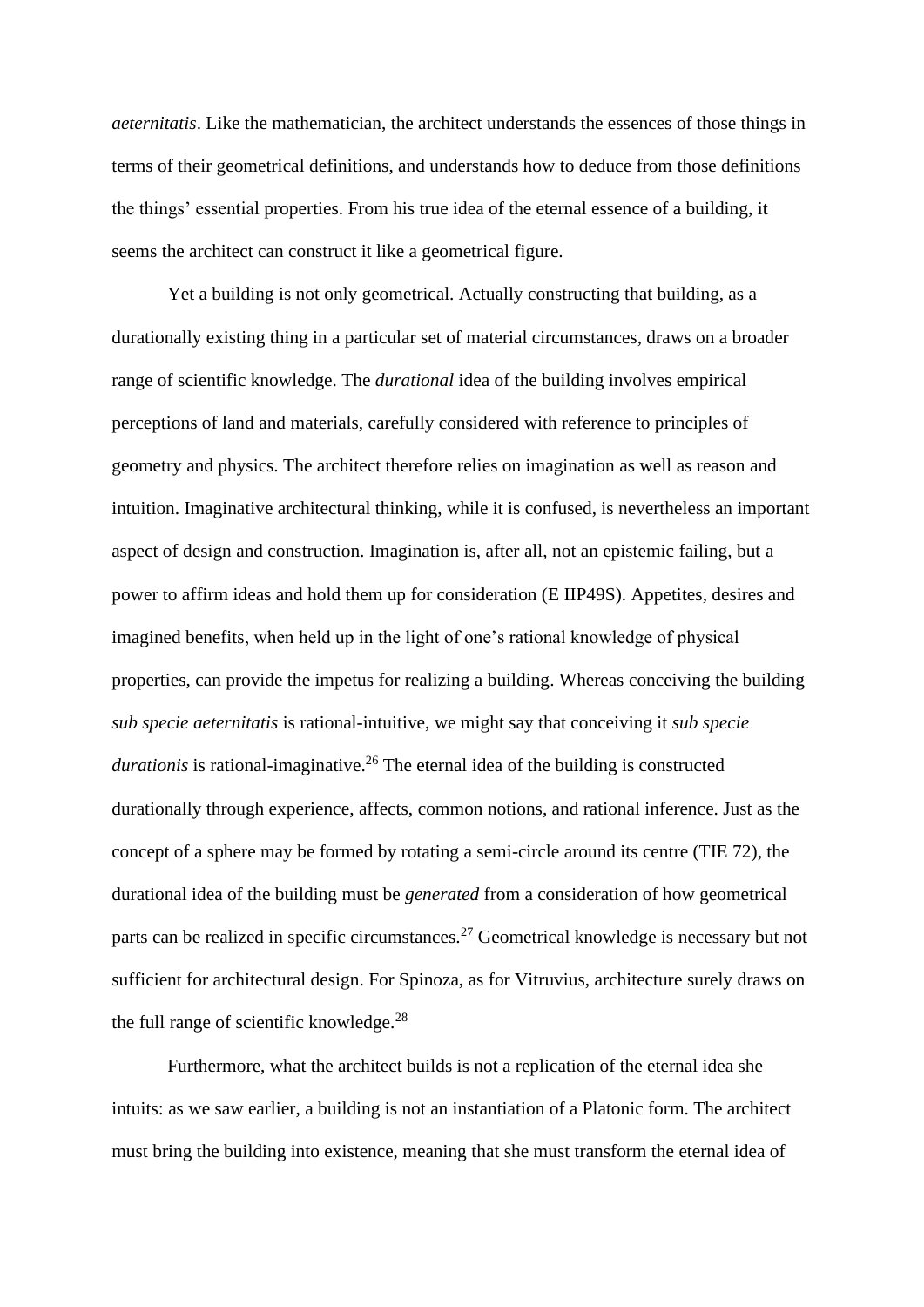the building into the idea of a durational thing that will take its place in a world of interacting finite modes. Design and construction are not based on the replication or repetition of an idea,<sup>29</sup> but on the transformation of that idea from eternal to durational. This transformation is effected through transitions between the three kinds of architectural thinking: rationalintuitive thinking that grasps essences; rational-imaginative thinking that understands laws of nature, causes and effects, and common properties; and imaginative-affective thinking that is inflected by sense perception, passions and desires. The idea of the building changes according to the laws, images, possibilities, and constraints that each kind of thinking makes possible, and the unforeseeable and unavoidable contingencies the building encounters as it affects and is affected by other existing things. The architect oscillates between adequate understanding of the essence of the building and inadequate understanding of how the building will look, feel, act, change, and relate to its surroundings and users. Design is not a matter of replicating ideas held in the intellect, but of causing an eternal, fixed, clear and distinct idea to change into something durational, affective, uncertain, partial and confused: something that can be brought into existence in a specific time and place, something that is "part of nature" and subject to its vicissitudes. The ability to cause ideas to change in this way is the architect's "art". Architecture is not a matter of ascending through the three kinds of knowledge to eternal ideas, nor of perfectly realizing eternal ideas, but of thinking in all three ways and making constant transitions between them.

Architecture is not, of course, an exclusively intellectual process of thinking and transforming ideas. It is simultaneously a physical process of acting and transforming materials. For Spinoza, thinking and acting are "equal": the mind and body are "one and the same thing, expressed in two ways" (E IIP7S). Those with a strong capacity to understand adequately have "the power of ordering and connecting the affections of the body according to the order of the intellect" (E VP10Dem.). It follows that the architect who conceives the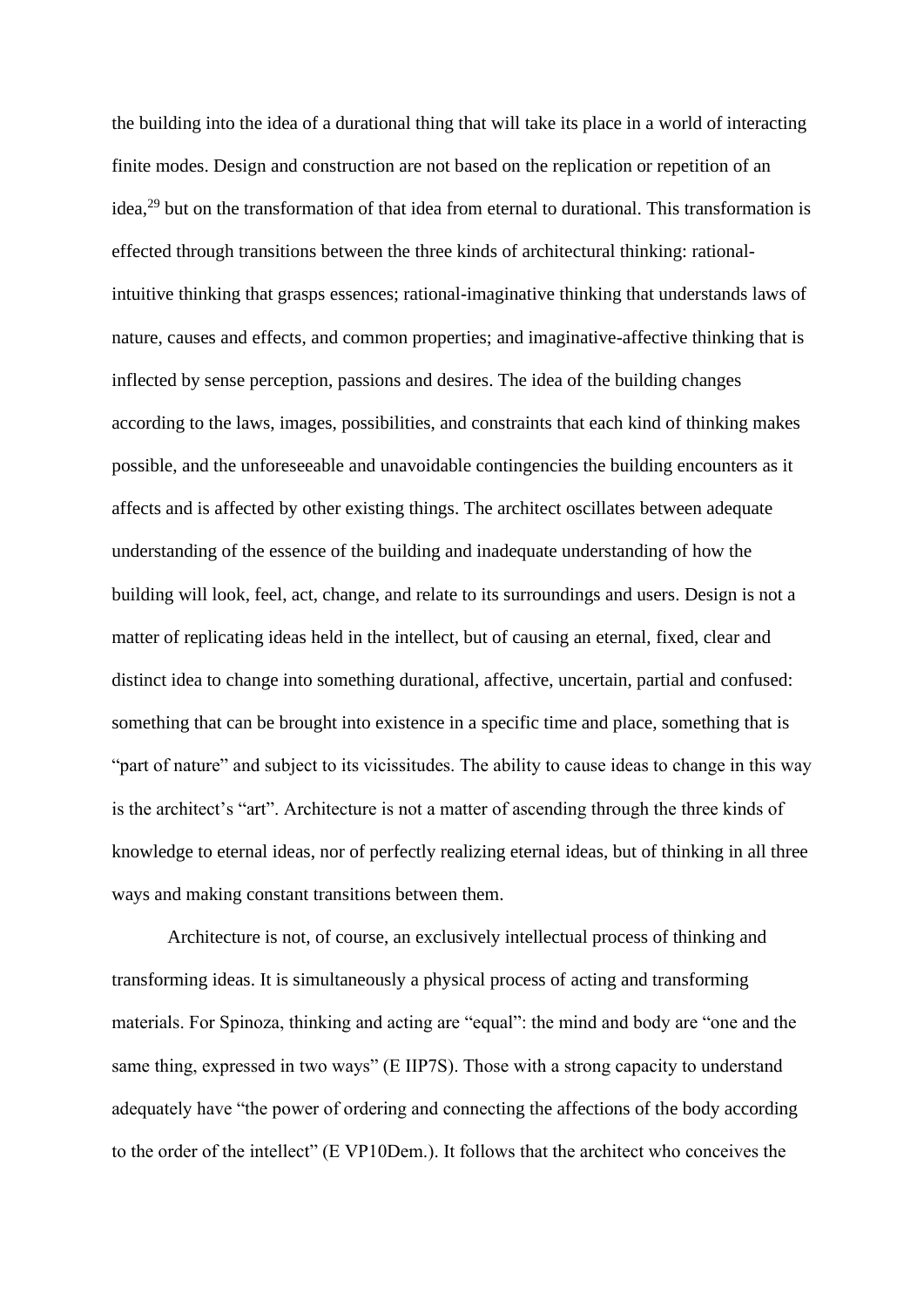eternal idea of a building "in orderly fashion" (TIE 69) can physically draw and construct it from its geometrical definition. Again, the design and construction of a building involves much more than this, for architecture is not the mere actualization of an eternal essence. What the architect draws and builds follows partly from his nature alone, and partly from the natures of other things that determine and affect it: building materials, environmental conditions, and the desires, images, and passions of the building's clients and users. Where the architect's mind oscillates between adequate understanding of the essence of the building and inadequate understanding of how it will work durationally, his body oscillates between being the building's adequate and inadequate cause.<sup>30</sup>

The architect's thinking does not precede and direct the physical construction; the two unfold in parallel. This is the point that Spinoza stresses when he invokes temple-building in the Scholium to *Ethics* IIIP2 ("The body cannot determine the mind to thinking, and the mind cannot determine the body to motion, rest, or to anything else"):

> [W]hen men say that this or that action of the body arises from the mind, which has dominion over the body, they do not know what they are saying [...]. They will say, of course, that it cannot happen that the causes of buildings, of paintings, and of things of this kind, which are made only by human skill, should be able to be deduced from the laws of Nature alone, insofar as it is considered to be only corporeal; nor would the human body be able to build a temple, if it were not determined and guided by the mind. But I have already shown that they do not know what the body can do, or what can be deduced from the consideration of its nature alone […].

This passage is often taken as evidence of a kind of materialism: the view that temples and paintings emerge blindly from material nature without mental intentions.<sup>31</sup> But Spinoza is not denying that mental intentions and conceptual processes are involved in the creation of works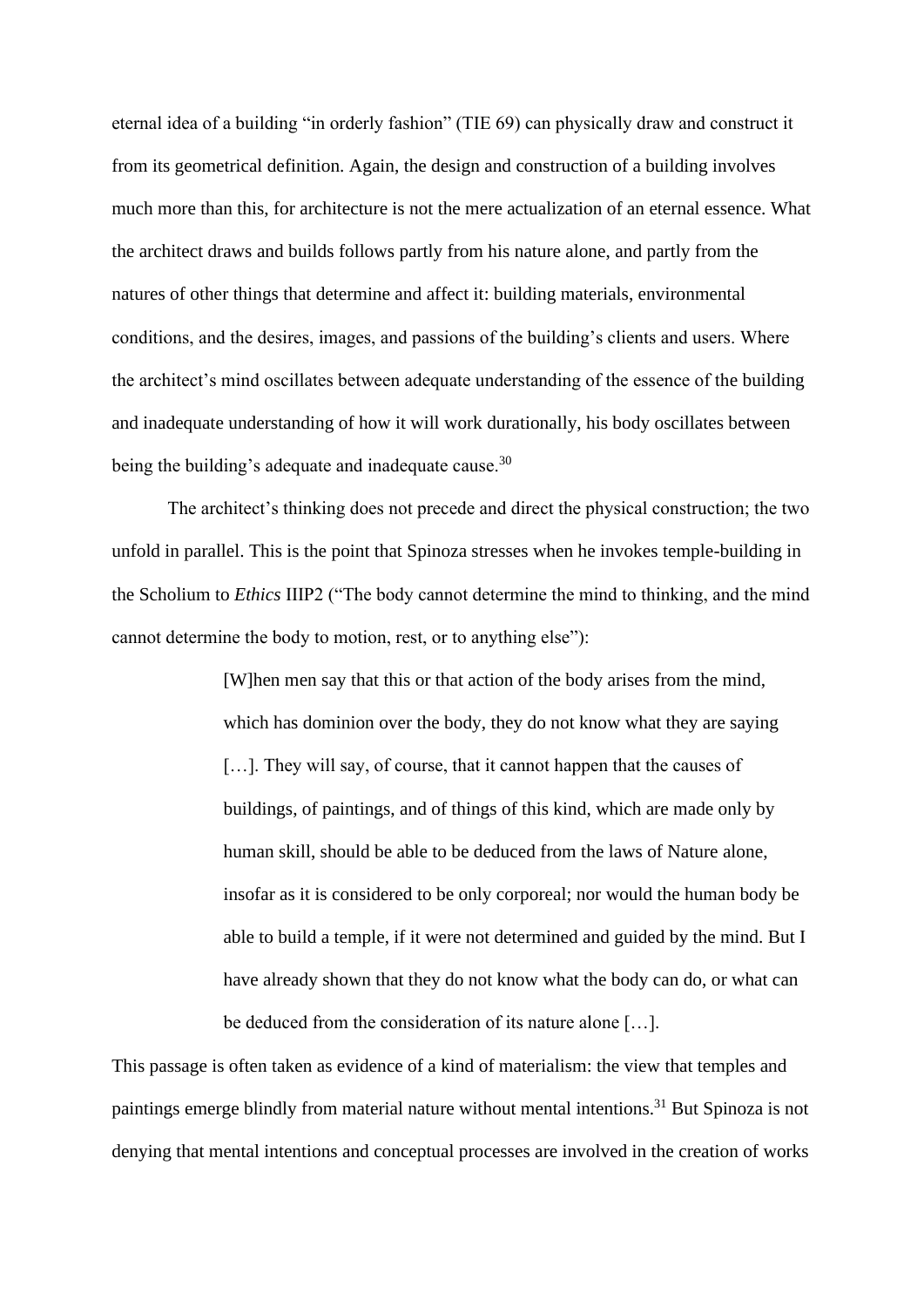of art and skill. He is arguing that the mental process of conceiving the work of art is parallel (and not prior) to the physical process of constructing it. While we must not lose sight of the body in the process of architectural design and construction, we must equally recognize that this process can be understood and described in mental terms.

If Spinoza is sometimes wrongly characterized as a materialist, he is just as often wrongly regarded as an intellectualist, who valourizes the mysterious third kind of knowledge above the other kinds of thinking. The case of the architect shows that it is not reaching the third kind of knowledge that matters most, but the ability to integrate the three kinds of knowledge to understand how the true ideas of things can be made durational in particular circumstances. Indeed, Spinoza makes clear that a rational-intuitive thinker "may have as many inadequate ideas as" a largely imaginative one; the former has a more powerful mind because adequate ideas constitute the greatest proportion of his mental content (E VP20S).<sup>32</sup> The architect is an exemplary thinker because he can integrate his inadequate ideas with adequate ones, effectively moving between the three kinds of knowledge to transform eternal ideas into ideas that will function well in a particular time and place.

In this sense, the architect resembles the virtuous political leader more closely than he does the artist. Virtue, for Spinoza, is intrinsically linked to adequate knowledge.<sup>33</sup> It is no accident that Solomon is both the temple architect and a leader who "excelled all others in wisdom" (TTP ch. 2; G III/29). Societies, like buildings, must be designed, and the idea of community transformed to fit the particular circumstances: there is no blueprint of the best society that can be realized in all places and times. The virtuous political leader develops structures that meet the needs, mitigate the passions, and further the freedom of a specific people. The virtuous architect, similarly, develops structures that are well-adapted to the requirements of their human inhabitants. Spinoza's philosophy suggests that true understanding will yield results that are good for human flourishing, for as a person's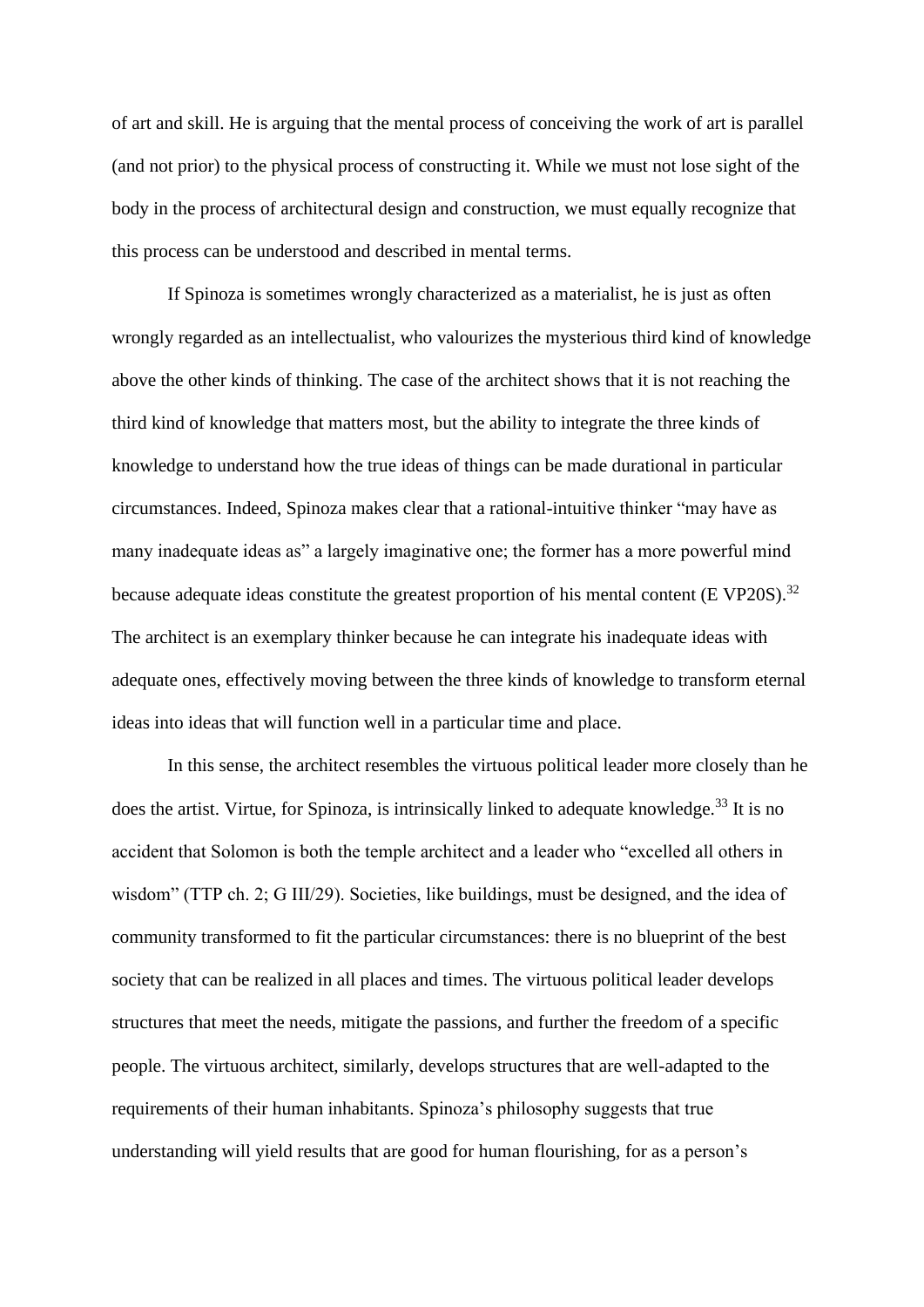knowledge of God is greater, so too is his desire for that which is good for himself and others (E IVP37). Spinoza therefore seems to hold that an architect who thinks with a high degree of adequacy will tend to build structures that support human flourishing.<sup>34</sup> His building will be "good" for its particular circumstances if the architect can integrate his intuitive grasp of God's ideas with his rational understanding of the laws of nature and his imaginative understanding of how materials look and feel, what people want and how they feel, and how these elements interact.<sup>35</sup> Architecture and building are "religious", in Spinoza's special sense of that term:<sup>36</sup> every building that follows from adequate understanding is a temple, motivated by true understanding of God and the desire to promote that understanding in others.

In conclusion, it is clear that for Spinoza, as for so many other philosophers, the architect concretizes a key metaphysical principle: that the human mind can understand God's eternal ideas of real beings, regardless of their actual existence, and deduce their geometrical properties. But Spinoza believes that architectural thinking is much more than having an intuitive grasp of eternal truths. The architect integrates imaginative, rational, and intuitive modes of thinking to consider how an eternal truth may translate into specific, durational circumstances. This integrative way of thinking constitutes the architect's virtue: her "power to bring about certain things" from her understanding of God, or nature (E IVD8, IVP28). This power does not consist in the godlike ability to make eternal ideas actual, but in the human *artistic* capacity to interpret those ideas in the light of sensory, affective, and relational factors. Thus, while Spinoza does not advance a distinctive theory of architecture, his use of architectural examples reveals a notion of architectural thinking that moves decisively beyond the Platonic, Renaissance, and Cartesian models. For Spinoza, the architect is no longer a divine mathematician or rational builder, but is on her way to being an artist.<sup>37</sup>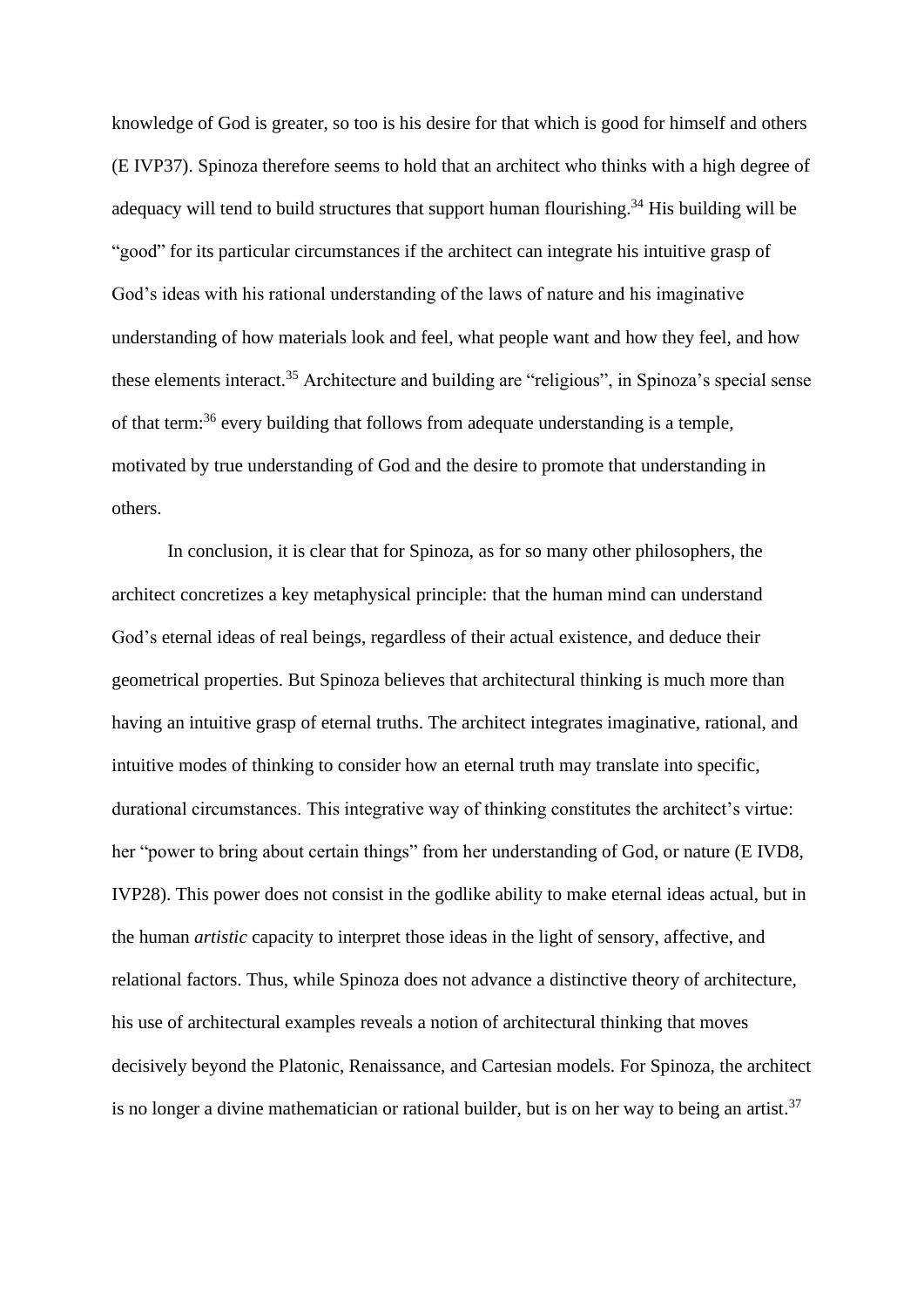# **Bibliography**

- Curley, Edwin. 'Spinoza on Truth'. *Australasian Journal of Philosophy* 72, no. 1 (1994): 1– 16.
- Deleuze, Gilles. *Difference and Repetition*. Translated by Paul Patton. New York: Columbia University Press, 1994.
- Deleuze, Gilles. *Spinoza, Practical Philosophy*. Translated by Hurley Robert. San Francisco: City Lights Books, 1988.
- Descartes, René. *Meditations on First Philosophy: With Selections from the Objections and Replies*. Edited and translated by John Cottingham. Cambridge: Cambridge University Press, 2013.
- Gatens, Moira. 'Spinoza on Goodness and Beauty and the Prophet and the Artist'. *European Journal of Philosophy* 23, no. 1 (2015): 1–16.
- Heyman, Jacques. 'Geometry, Mechanics, and Analysis in Architecture'. In *Geometrical Objects: Architecture and the Mathematical Sciences 1400-1800*, edited by Anthony Gerbino, 193–201. Springer International Publishing, 2014.
- James, Susan. *Spinoza on Philosophy, Religion, and Politics the Theologico-Political Treatise*. Oxford: Oxford University Press, 2012.
- Kodalak, Gokhan. 'Spinoza, Heterarchical Ontology, and Affective Architecture'. In *Spinoza's Philosophy of Ratio*, edited by Beth Lord, 89–107. Edinburgh: Edinburgh University Press, 2018.
- LeBuffe, Michael. 'Change and the Eternal Part of the Mind in Spinoza'. *Pacific Philosophical Quarterly* 91, no. 3 (2010): 369–84.
- Mitrovic, Branko. *Philosophy for Architects*. New York: Princeton Architectural Press, 2011.
- Morrison, James C. 'Why Spinoza Had No Aesthetics'. *The Journal of Aesthetics and Art Criticism* 47, no. 4 (1989): 359–365.
- Newlands, Samuel. 'Spinoza and the Metaphysics of Perfection'. In *Spinoza's Ethics: A Critical Guide*, edited by Yitzhak Y. Melamed, 266–84. Cambridge: Cambridge University Press, 2017.
- Primus, Kristin. '*Scientia Intuitiva* in the *Ethics'*. In *Spinoza's Ethics: A Critical Guide*, edited by Yitzhak Y. Melamed, 169–86. Cambridge: Cambridge University Press, 2017.
- Rawes, Peg. 'Dissimilarity: Spinoza's Ethical Ratios and Housing Welfare'. In *Spinoza's Philosophy of Ratio*, edited by Beth Lord, 108–24. Edinburgh: Edinburgh University Press, 2018.
- Rawes, Peg. 'Spinoza's Architectural Passages and Geometric Comportments'. In *Spinoza Beyond Philosophy*, edited by Beth Lord, 66–86. Edinburgh: Edinburgh University Press, 2012.
- Spinoza, Benedictus de. *The Collected Works of Spinoza*. 2 vols. Edited and translated by E. M. Curley. Princeton, N.J: Princeton University Press, 1985 and 2016.
- Steinberg, Diane. 'Knowledge in Spinoza's Ethics'. In *The Cambridge Companion to Spinoza's Ethics*, edited by Olli Koistinen, 140–66. Cambridge: Cambridge University Press, 2009.
- Thomas, Christopher. 'From Complex Bodies to a Theory of Art: Melancholy, Bodies, and Art in the Philosophy of Spinoza'. *Epoché: A Journal for the History of Philosophy* 22, no. 2 (2018): 367–87.
- Touber, Jetze. 'Applying the Right Measure: Architecture and Philology in Biblical Scholarship in the Dutch Early Enlightenment'. *The Historical Journal* 58, no. 4 (2015): 959–85.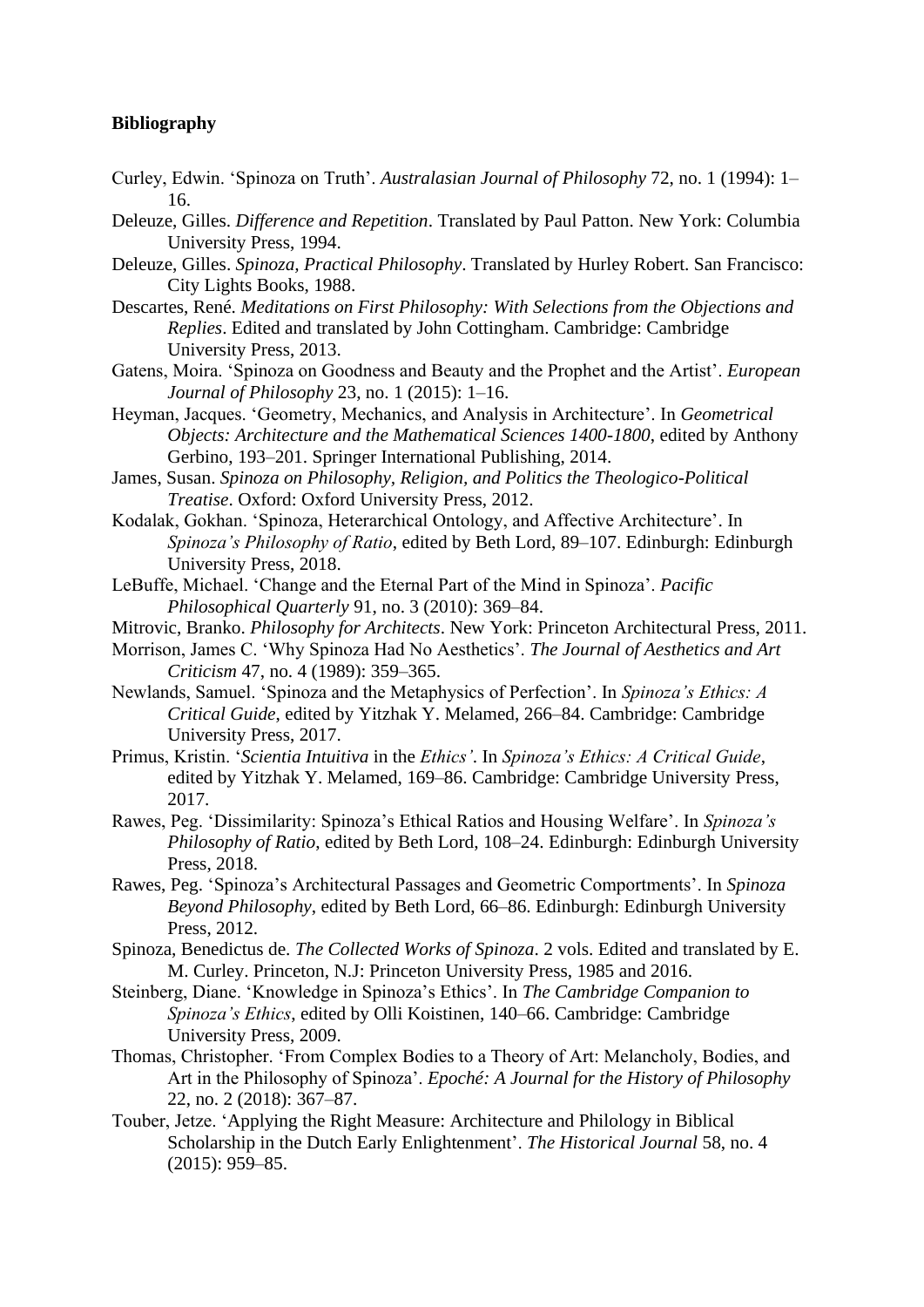- Viljanen, Valtteri. *Spinoza's Geometry of Power*. New York: Cambridge University Press, 2011.
- Vitruvius Pollio. *Vitruvius, the Ten Books on Architecture*. Translated by Morris Hicky Morgan. Cambridge: Harvard University Press, 1914.
- White, Stefan. 'The Greater Part: How Intuition Forms Better Worlds'. In *Spinoza's Philosophy of Ratio*, edited by Beth Lord, 125–40. Edinburgh: Edinburgh University Press, 2018.
- Wilson, Margaret D. 'Spinoza's Theory of Knowledge'. In *The Cambridge Companion to Spinoza*, edited by Don Garrett, 89–141. Cambridge: Cambridge University Press, 1996.

 $\bar{7}$  A growing scholarly literature explores the relevance of Spinoza's naturalism to architecture. Spinoza allows for a conception of the built environment continuous with the natural environment, leading us to think of buildings as active components of our affective fluctuations, and contributors to, or detractors from, our flourishing and our freedom. See Rawes, 'Spinoza's Architectural Passages'; Rawes, 'Dissimilarity'; Kodalak, 'Spinoza, Heterarchical Ontology, and Affective Architecture'; and White, 'The Greater Part'. <sup>8</sup> For more detail on Spinoza's theory of knowledge, see Wilson, 'Spinoza's Theory of Knowledge'; and Steinberg, 'Knowledge in Spinoza's *Ethics'*.

<sup>13</sup> See Newlands, 'Spinoza and the Metaphysics of Perfection'.

<sup>&</sup>lt;sup>1</sup> Spinoza's views on art have been discussed by Morrison, 'Why Spinoza Had No Aesthetics'; Gatens, 'Spinoza on Goodness and Beauty'; and Thomas, 'From Complex Bodies to a Theory of Art'.

<sup>2</sup> Mitrovic, *Philosophy for Architects*, 39–40.

<sup>&</sup>lt;sup>3</sup> Heyman, 'Geometry, Mechanics, and Analysis in Architecture'.

<sup>4</sup> Descartes, *Meditations on First Philosophy,* first meditation.

<sup>5</sup> Heyman, 'Geometry, Mechanics, and Analysis in Architecture'.

<sup>6</sup> I use Curley's translations throughout, from Spinoza, *Collected Works* (2 vols.). References to the *Ethics* (E) are to part number (roman numerals) and to proposition (P), axiom (A), definition (D), corollary (C), or scholium (S) number, or to a demonstration (Dem.) or preface (Pref.).

<sup>&</sup>lt;sup>9</sup> "Perfectly adequate" and "imperfectly adequate" are my terms, not Spinoza's. For a longer account of intuitive knowledge, see Primus, '*Scientia Intuitiva* in the *Ethics'*.

<sup>&</sup>lt;sup>10</sup> On this puzzling point, see LeBuffe, 'Change and the Eternal Part of the Mind in Spinoza'.

 $11$  References to Spinoza's correspondence (Ep.) are to the letters' standard numbers.

<sup>&</sup>lt;sup>12</sup> The *Treatise on the Emendation of the Intellect* is abbreviated TIE, with references to paragraph number.

<sup>&</sup>lt;sup>14</sup> The tabernacle in the time of Moses is described at Exodus 25-27, Solomon's temple at I Kings 5-7, and Ezekiel's vision of a future temple at Ezekiel 40-48. For a helpful overview of this topic, see Touber, 'Applying the Right Measure'.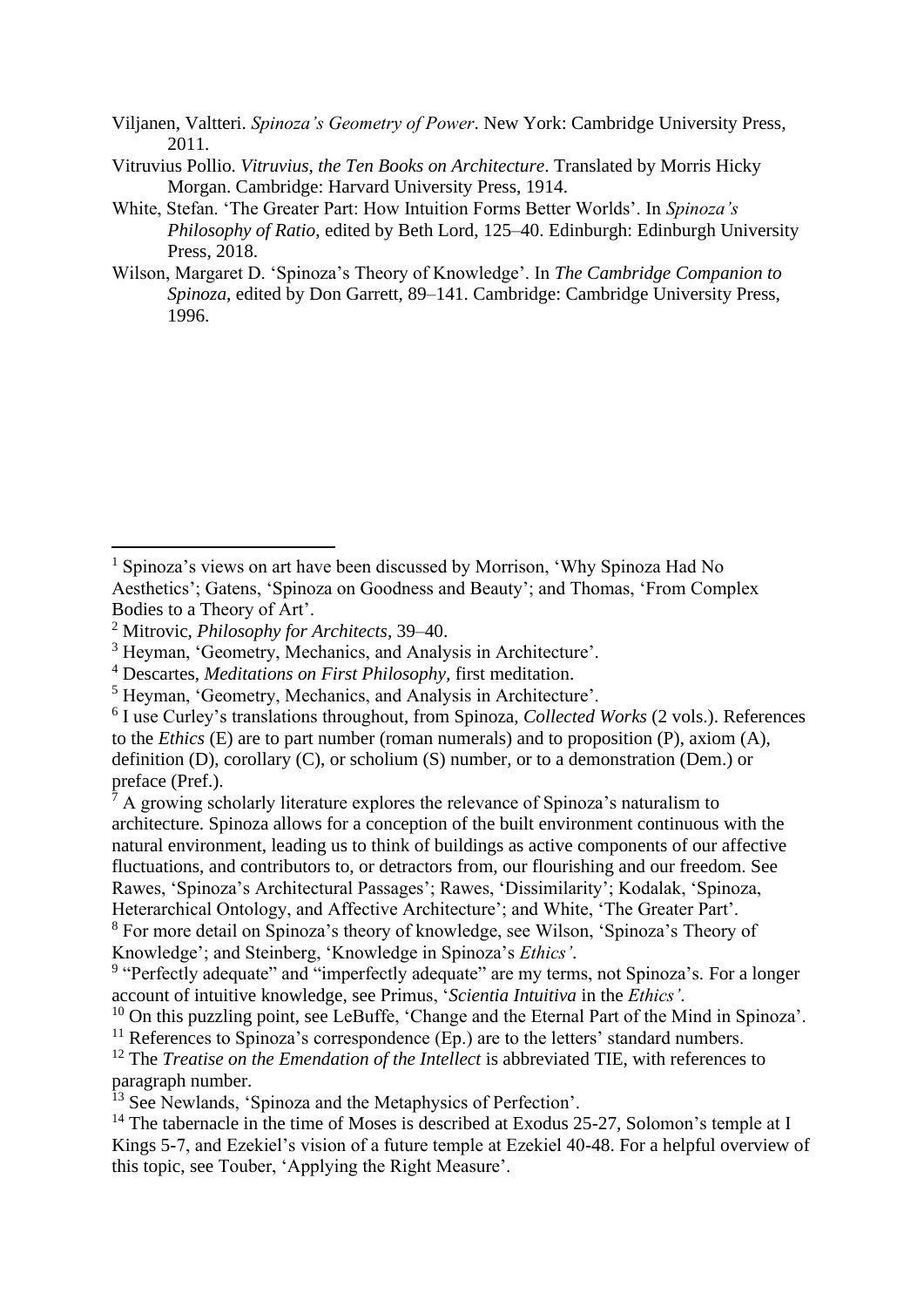<sup>15</sup> This was Jacob Judah Leon's 1642 *Retrato del Templo de Selomoh;* James, *Spinoza on Philosophy, Religion, and Politics*, 58.

<sup>16</sup> References to the *Theological-Political Treatise* (TTP) are to chapter number and page number in the Gebhardt (G) edition.

<sup>17</sup> On the prophetic use of fictions, see Gatens, 'Spinoza on Goodness and Beauty'.

<sup>18</sup> See Touber, 'Applying the Right Measure'.

<sup>19</sup> See Wilson, 'Spinoza's Theory of Knowledge', 107–9.

<sup>20</sup> Spinoza's *Appendix Containing Metaphysical Thoughts* is abbreviated CM, with reference to part and chapter numbers.

<sup>21</sup> The same thought is expressed at E IP8S2. For further discussion, see Viljanen, *Spinoza's Geometry of Power*, who argues that for Spinoza, "the being of essences is the prime layer of reality itself" (11).

 $22$  To explain the difference between essence and existence, Spinoza offers the example of the craftsman: "go to some sculptor or woodcarver [who] will show [you] how they conceive in a certain order a statue not yet existing, and after having made it, they will present the existing statue" (CM 1.2).

<sup>23</sup> See also E IP24C and IIP45C.

<sup>24</sup> Relatedly, in the *Ethics*, Spinoza refers to "the order of the intellect" (e.g. E VP10).

<sup>25</sup> See Curley, 'Spinoza on Truth'.

<sup>26</sup> Rawes, 'Spinoza's Architectural Passages', 73–74, uses the term "sense-reason" to describe the thinking with which the architect moves from geometry to materiality. She argues that Spinoza's philosophy enables us to understand architecture as the translation of a geometrical process into embodied human relations.

 $27$  Whereas the eternal idea of the building is defined by its geometrical essence, we might say that the durational idea of the building "gives a genetic definition of itself" (Deleuze, *Spinoza, Practical Philosophy*, 84).

 $28$  Vitruvius, a key source for early modern architectural thinking, states that the architect requires knowledge of history, astronomy, music, philosophy, medicine, and law, as well as geometry and the practical skills of drawing and building (Vitruvius Pollio, *The Ten Books on Architecture*, Book I, ch. 1).

 $29$  In this, I draw on Deleuze's critique of the philosophical notion that the actual is a replication of the concept (Deleuze, *Difference and Repetition*). White, 'The Greater Part' discusses how architectural thinking may be non-replicative in this sense.

<sup>30</sup> On the relationship between adequate-inadequate understanding and adequate-inadequate causation, see the definitions and first three propositions of *Ethics* Part III.

<sup>31</sup> Morrison, for example, argues that the artist for Spinoza is "a kind of sleepwalker" (Morrison, 'Why Spinoza Had No Aesthetics', 364 n. 12). See Gatens, 'Spinoza on Goodness and Beauty', 1–3, for criticism of this view.

<sup>32</sup> See LeBuffe, 'Change and the Eternal Part of the Mind in Spinoza'.

<sup>33</sup> The argument for this connection is developed through *Ethics* Part IV. See especially E IVD8, IVP20-28, and VP25.

 $34$  An architect may, however, be forced by external circumstances or authorities to build structures that detract from the flourishing of others. And of course, architects whose rational thinking and virtue are at a low ebb may design poor quality buildings.

<sup>35</sup> See Kodalak, 'Spinoza, Heterarchical Ontology, and Affective Architecture'.

<sup>36</sup> "Whatever we desire and do of which we are the cause insofar as we have the idea of God, or insofar we know God, I relate to religion" (E IVP37S1).

<sup>37</sup> This paper was first presented to the London Spinoza Circle at Birkbeck College London in 2018. It was subsequently presented at a conference on Spinoza and the arts at Manchester Metropolitan University, and at the Universities of Warwick and Glasgow. I would like to